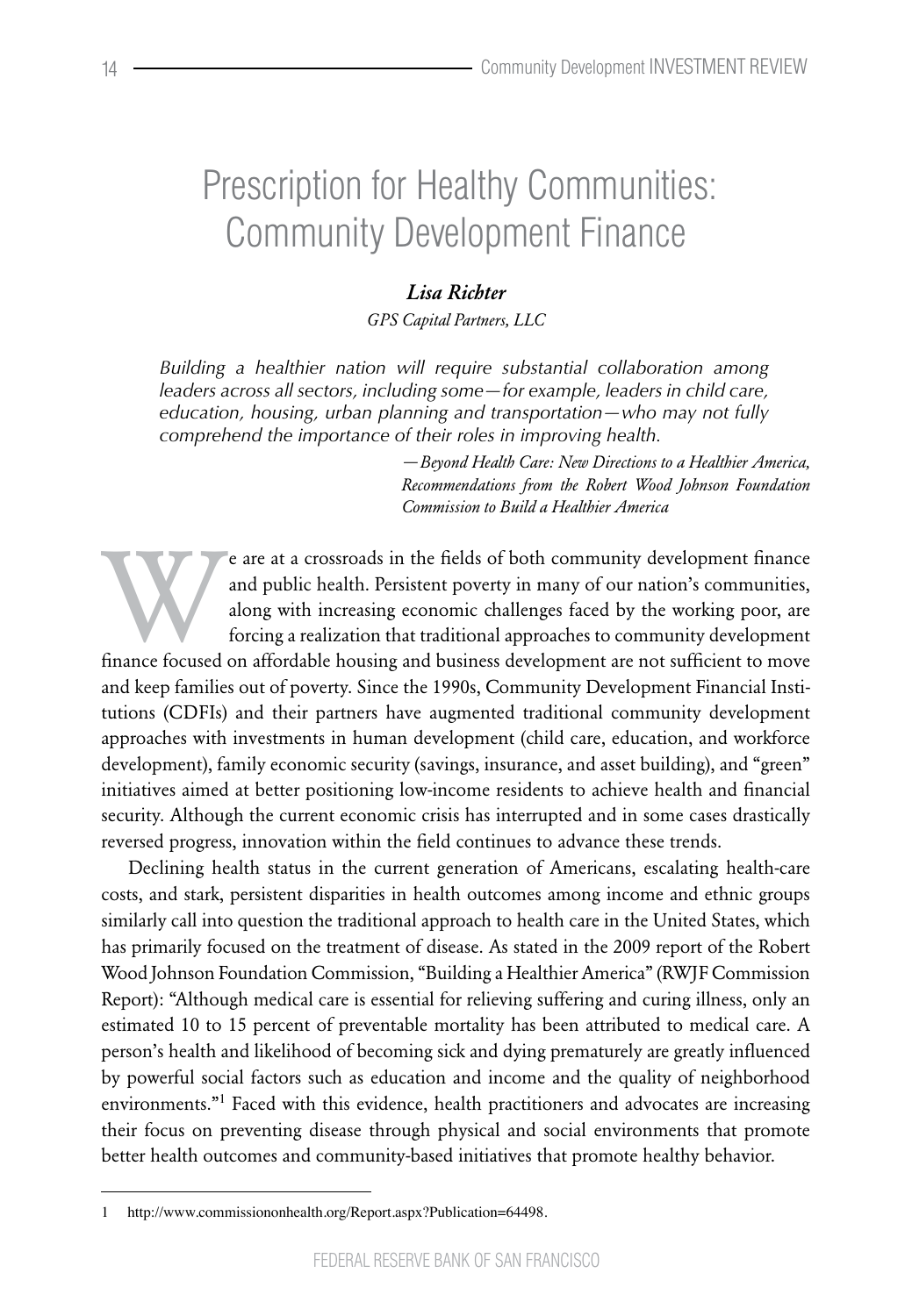Developments in both fields set the stage for a coordinated approach. By articulating a vision for healthy communities and more directly fostering the human development, physical well-being, and economic prospects of community residents, both community development finance and public health are poised to improve outcomes. The shift is particularly important for services targeted to children, who have the greatest vulnerability to unhealthy conditions. If we cannot better position our children for health and financial security, we face continuing, rampant increases in chronic disease and medical expenses, lost productivity, and lost income.

Coordinated effort requires adjusting both community development finance and public health practices to leverage the respective resources of each effectively. The RWJF Commission calls for society to adapt a "culture of health" to inform not only community development but also school, workplace, and public-policy priorities. As described in the sections that follow, we suggest that the field of public health adapt a "culture of community development finance" as an essential component of scaling successful models of community, school, and workplace health promotion.

The RWJF Commission Report identified a range of ways to improve health at local, state, and federal levels—"practical, feasible and effective solutions often hiding in plain sight"—but noted that these programs generally are not funded to achieve scale: "Too often, while start-up funds are provided to establish programs, funders move on to other issues once programs are under way. The value of collaboration to create a broader base of support is a key theme of this report and a necessity if successful programs are to expand across sectors and across the nation."<sup>2</sup>

The prevailing funding model for community-based public health has relied on public and private grants.<sup>3</sup> We suggest that community development finance is an essential, if perhaps unrecognized partner in taking scaling efforts to the next level. Combining mission focus and investment discipline, community development finance brings highly developed skills in identifying and financing organizations that are both committed to improving conditions for vulnerable populations and capable of repaying investments. In general, such organizations are unable to obtain the financing needed for scaling from commercial sources. This may be because these organizations focus in markets that are small and perceived as too risky; lack assets or credit history; have early-stage needs (such as the predevelopment phase of a real estate project; and depend on innovative approaches to problem solving (which carry the risk of untested, new business lines).

Community development finance aggregates subsidies and flexible capital from public and private sources to directly finance such initiatives or to structure credit enhancement that attracts additional, larger volumes of commercial capital. While much more capital is needed to finance the range of qualifying initiatives, community development finance has

<sup>2</sup> RWJF Commission Report.

<sup>3</sup> Major institutions, such as hospitals and large clinics, are generally able to also raise bond and other debt financing.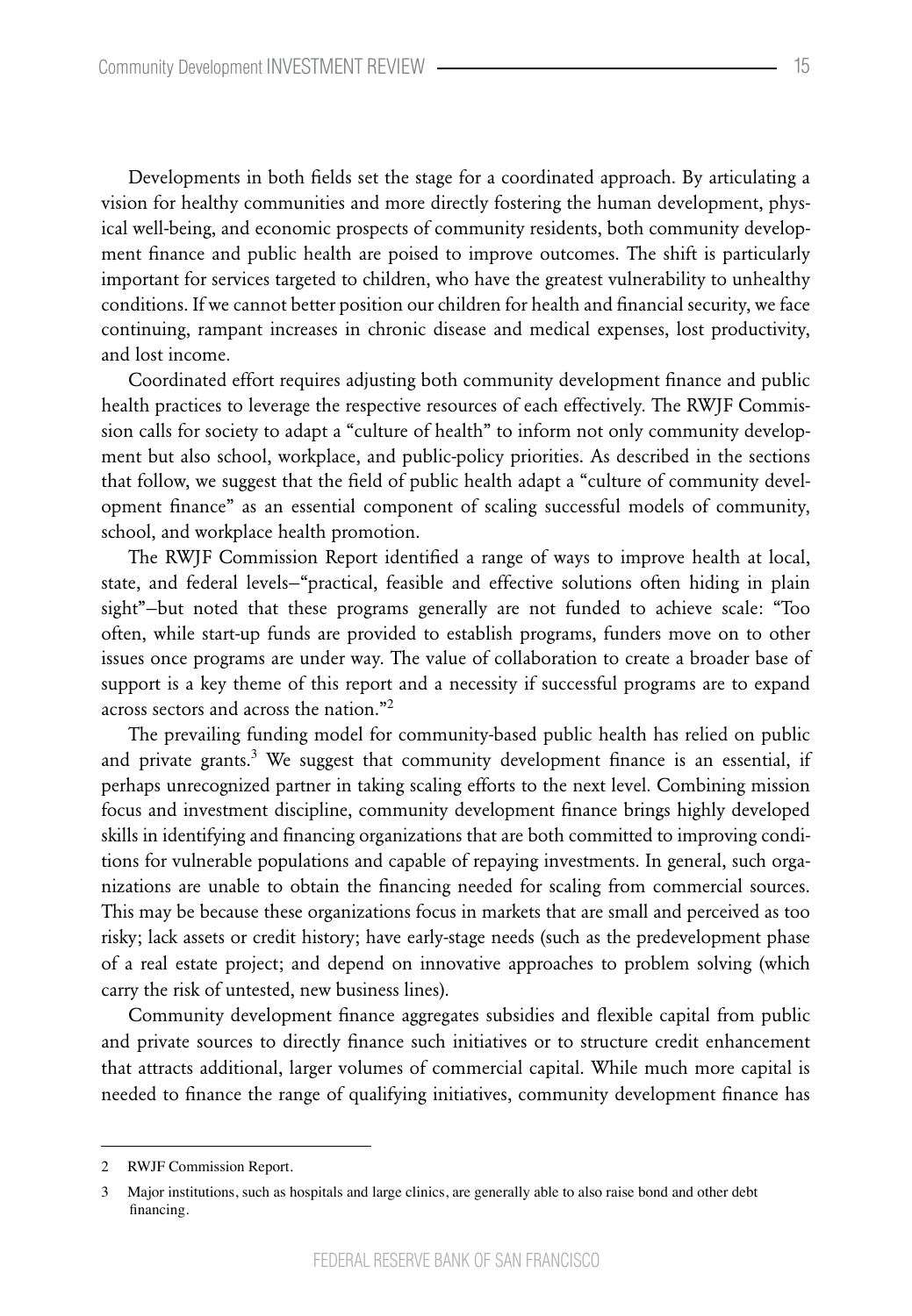invested billions of dollars in projects that effectively enhance health. Examples include mixed-income transit-oriented development; quality early child care, high-performing public charter schools and other educational programs that offer nutritious food and physical exercise programs along with academic support; social services enriched housing; and community health centers. Increasingly these strategies are executed with green approaches that conserve resources, avoid harmful building materials, and are landscaped to promote safe physical activity. In addition, such projects bring both services and jobs to urban and rural low- to moderate-income communities.

The field of community development finance in turn can benefit from the medical framework for defining healthy community that is offered by the field of public health. Often this framework takes the form of a needs assessment developed in the context of a city, state, or region (which corresponds to a bank's assessment area or CDFI's market area). Public health also brings infrastructure to gather and analyze longitudinal data on both health status and health-care costs of populations by income, ethnic group, and geography, providing important social and economic impact data to reinforce output measures traditionally tracked by community development finance practitioners. Finally, health interests bring significant public and private financial resources that community development finance needs but has seldom tapped, including potential grants and investments from health-focused philanthropy, health-focused public funding (including the federal stimulus), and a share of the nation's significant, ongoing health-care expenditures. Health-care expenditures were estimated as 15.3 percent of GDP in 2006, and amount that is \$2 trillion per year and projected to grow. $4$ 

Plans for coordination between community development finance and public health need not be complex. Indeed, public health interventions are often astonishingly basic, historically depending largely upon clean water and proper sanitation. As Len Syme's article in this journal points out, lack of proper sanitation is no longer the main cause of morbidity and mortality in industrialized nations. Our communities have generated new disease-producing agents, such as pollutants of air, water, and food. We have also learned, he notes, that disease occurs more frequently among those with fewer meaningful social relationships and those in a lower social class. These are risk factors that community development finance and public health can work together to minimize.

The benefits of collaboration between the fields will be greatest if focused on those of lower social class—those known to health policy advocates and philanthropy as "vulnerable populations" and known to community development finance practitioners as low- to moderate-income and minority communities and persons. Extensive evidence documents this popu-

<sup>4</sup> World Health Statistics 2009 (Geneva: World Health Organization, 2009), 114. Available at: http://www.who. int/whosis/whostat/EN\_WHS09\_Full.pdf.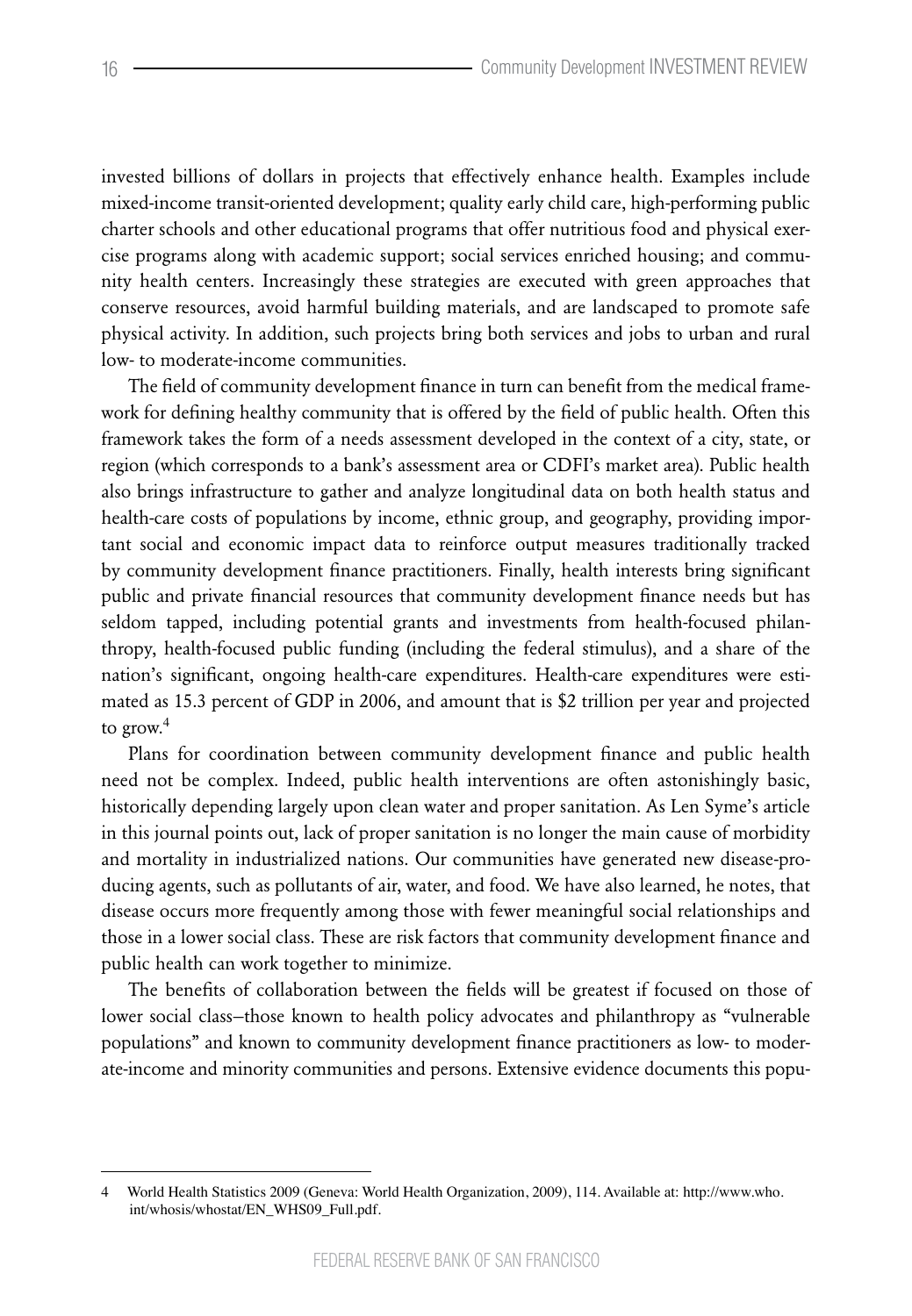One example of a cost-effective prevention that could be implemented in partnership with community development finance practitioners was highlighted in a 2008 study prepared by the Trust for America's Health. The study found that an investment of \$10 per person per year in proven community-based programs to increase physical activity, improve nutrition, and prevent smoking and other tobacco use could significantly reduce chronic disease and save California households, insurance companies, and public coffers more than \$1.7 billion in annual health-care costs within five years—a return of nearly \$5 for every \$1 of expense. Evidence suggests that implementing these programs could reduce rates of Type II diabetes and high blood pressure by five percent within two years; reduce heart disease, kidney disease, and stroke by five percent within five years; and reduce some forms of cancer, arthritis, and chronic obstructive pulmonary disease by 2.5 percent within 10 to 20 years.<sup>6</sup> Community-based programs such as those cited in the study are frequently offered by organizations that CDFIs finance, including but not limited to schools open after hours for children to play with adult supervision, farmers markets and other venues providing access to nutritious foods in low-income communities, and child care, youth, and health organizations providing guidance on how to make good choices about nutrition and tobacco use.<sup>7</sup>

If collaboration between community development finance and public health offers the prospect of creating a virtuous circle in which strategic investments help residents of lowincome communities to make healthy choices and generate health-care savings, the risks of failing to join forces appear likely to perpetuate the existing vicious circle in which these residents fall further behind in health and income. The RWJF Commission Report cautions:

<sup>5</sup> As an example of the high risks and costs of chronic disease among vulnerable populations, overweight is by far the most common public health nutrition problem facing women and children participants of the federal Women, Infants and Children Program (WIC). . . . Taken together, well over one-third of California WIC children are overweight or at risk for obesity, with the highest rates among Hispanic, African American, and Native American children. The reported consequences are staggering: increased rates of Type II diabetes, heart disease, respiratory difficulties, psychosocial problems, and adult obesity cost California an estimated \$25 billion annually and will kill more people than AIDS, violence, car crashes, and drugs combined. http://www. calwic.org/docs/federal/harnessing\_WIC\_obesity.pdf.

<sup>6 &</sup>quot;Prevention for a Healthier California: Investments in Disease Prevention Yield Significant Savings, Stronger Communities," 2008: http://healthyamericans.org.

<sup>7</sup> Health care uses primary, secondary, and tertiary types of prevention, offering different opportunities for disease prevention and medical savings: (1) Primary prevention involves taking action before a problem arises to avoid it entirely, rather than treating or alleviating its consequences. (2) Secondary prevention is a set of measures used for early detection and prompt intervention to control a problem or disease and minimize the consequences. (3) Tertiary prevention focuses on the reduction of further complications of an existing disease or problem, through treatment and rehabilitation. Many factors influence whether specific prevention efforts result in cost savings. Tertiary efforts involving direct medical treatment or pharmaceuticals often have higher costs. Secondary efforts, including early detection and intervention to control a problem or disease and minimize the consequences, are more cost effective if targeted to at-risk populations. Community-based primary and secondary prevention efforts may be low-cost and have demonstrated results in lowering disease rates or improving health choices without involving direct medical care, including promoting increased levels of physical activity, improved nutrition and reduced tobacco use. http://healthyamericans.org.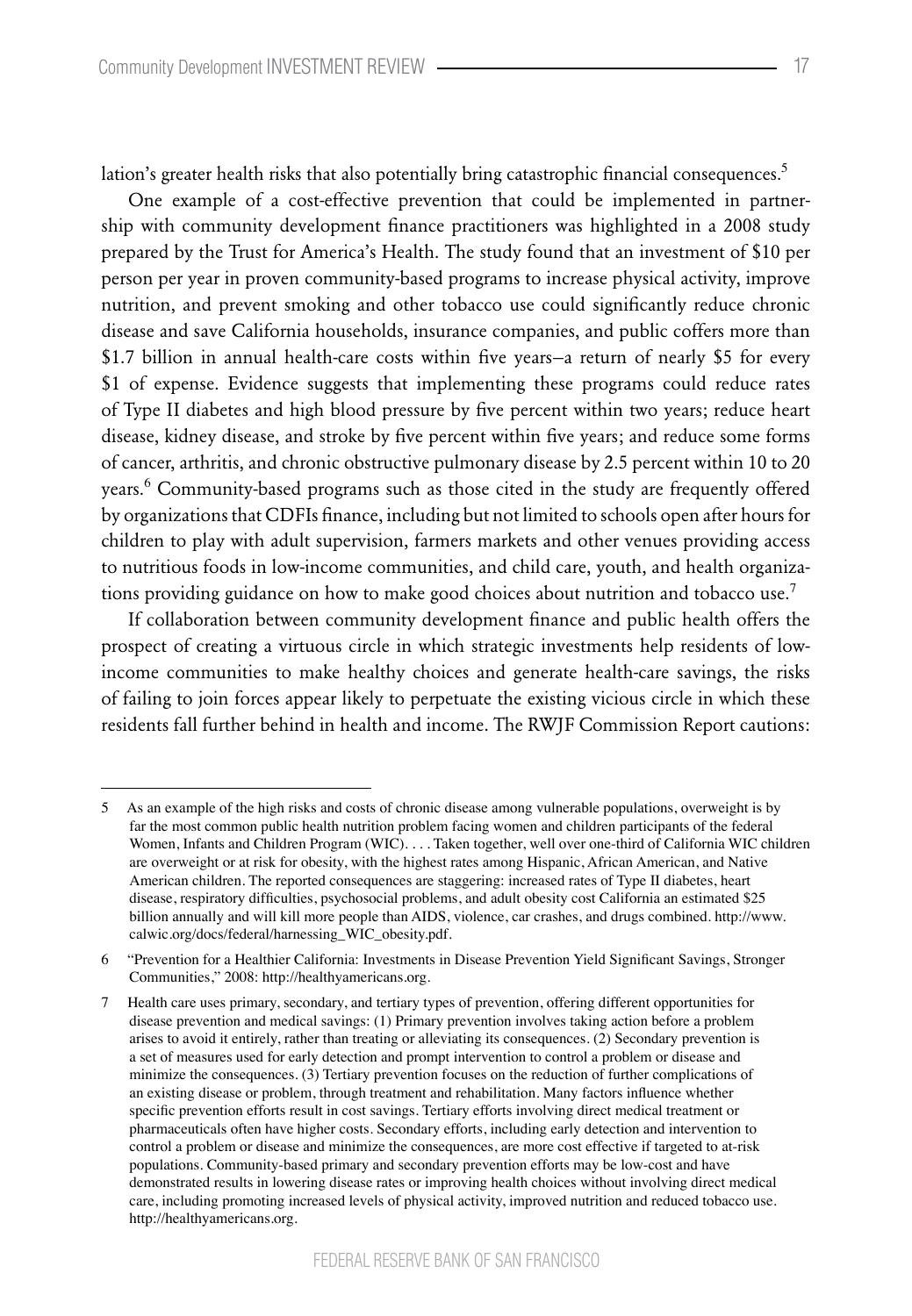The economic implications of our nation's health shortfalls are sobering. . . . The costs of medical care and insurance are now out of reach for many American households, pushing some families into bankruptcy, draining businesses, reducing employment and severely straining the budgets of federal, state and local governments. . . . The current path of rising costs and rising rates of chronic disease is simply not sustainable. Greater access to effective, efficient medical care is important for our nation's well-being, but medical care cannot deliver wellness, nor can health care system reforms alone bring costs under control. Instead, we need a new vision of health that rests on changing the lives of Americans in ways that lead to healthier, longer lives. $8$ 

To frame the possibilities for collaborating on that new vision, the following sections discuss a definition of healthy community, identify tested models for replication, profile investors, and assess a way forward.

#### **Defining and Building Healthy Communities: Two Fields, One Objective**

In formulating a definition of healthy community that aligns community development finance and public health interests, a logical first step is to refer to the meaning of community development in the Community Reinvestment Act (CRA), which has provided the regulatory framework for bank and other community development finance for decades.<sup>9</sup> While the CRA does not tell us what constitutes a healthy community, it states that community development includes:

- 1. Affordable housing (including multifamily rental housing) for low- or moderate-income individuals
- 2. Community services targeted to low- or moderate-income individuals
- 3. Activities that promote economic development by financing businesses or farms that have gross annual revenues of \$1 million or less
- 4. Activities that revitalize or stabilize low- or moderate-income geographies, designated disaster areas, or distressed or underserved nonmetropolitan middle-income geographies<sup>10</sup>

As of 2007, National Community Reinvestment Coalition reported more than \$407 billion in 375,000 CRA loans and investments that advance community development across urban and rural assessment areas nationwide.<sup>11</sup> Often these investments have had a transforma-

<sup>8</sup> RWJF Commission Report.

<sup>9</sup> www.ffiec.gov/CRA; see also "Revisiting CRA" at http://www.frbsf.org/publications/community/cra/index. html.

<sup>10</sup> http://www.occ.treas.gov/fr/cfrparts/12cfr25.htm.

<sup>11</sup> John Taylor and Josh Silver, "The Community Reinvestment Act: 30 Years of Wealth Building and What We Must Do to Finish the Job," http://www.frbsf.org/publications/community/cra/index.html, 2009.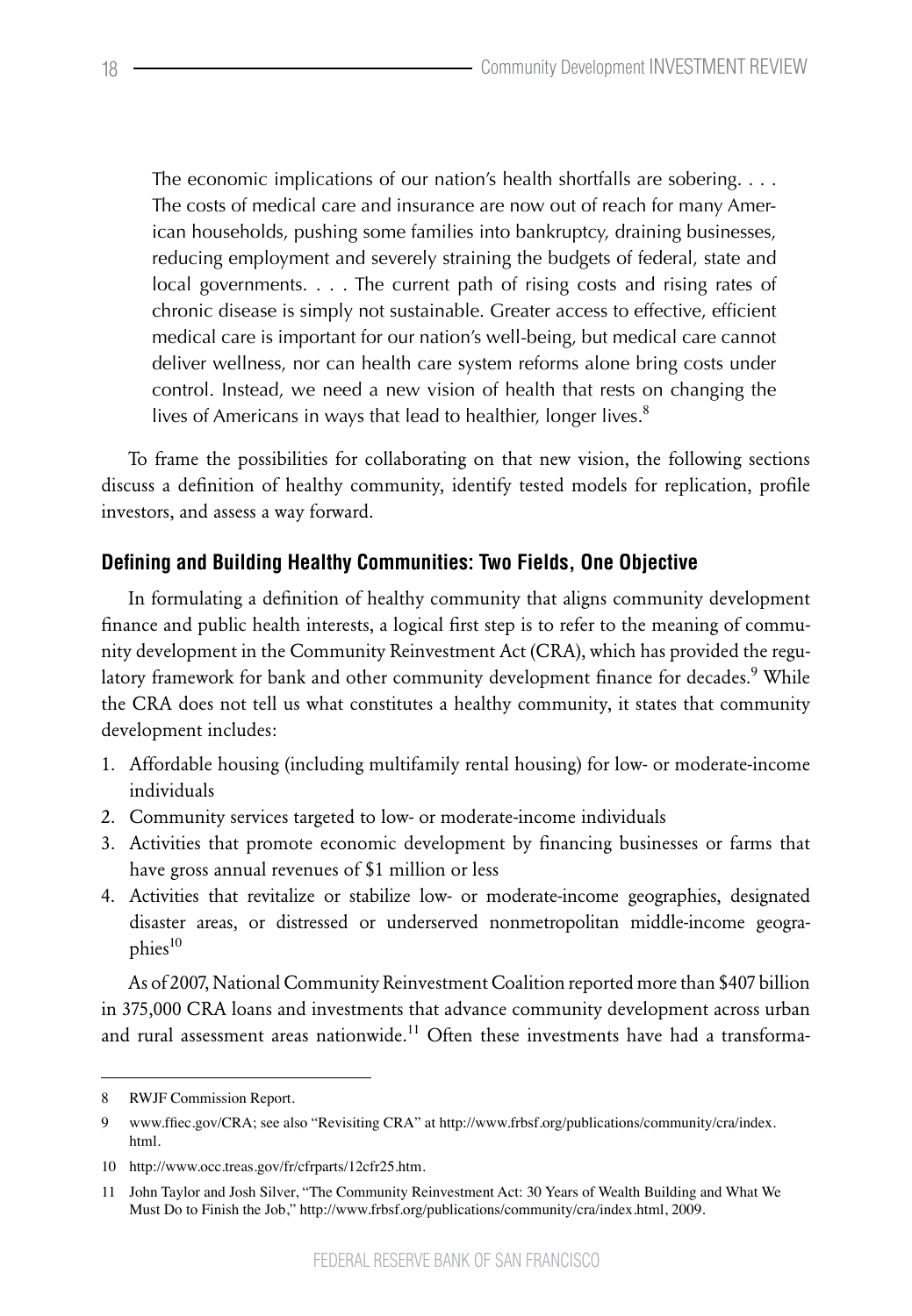tional effect on neighborhoods, jump-starting both housing and commercial development in areas of persistent blight. Their impact has been more limited, however, on the health, education, earnings power, and poverty status of neighborhood residents. The evidence suggests that absent a more deliberate focus on human development, low- to moderateincome communities continue to face dim prospects of graduating their youth from high school, much less preparing them for college or secure financial futures.

We are learning that these poor educational outcomes also affect health, with consequences that are far graver than we previously understood.<sup>12</sup> We have long known that lifetime earnings are correlated with educational level (Figure 1). Recent research documents a strong correlation between health outcomes and both education and income. "When socioeconomic factors were added into the Framingham Risk Scoring risk assessment . . . the proportion of low-income and low-education patients at risk for death or disease during the next 10 years was nearly double that of people with higher socioeconomic status."<sup>13</sup> The effects of good education are of a magnitude that, if high school graduation were a prescription drug, it would be a "blockbuster".<sup>14</sup>

<sup>12</sup> Nationwide, only about 70 percent of students earn their high school diplomas. Among minority students, only 57.8 percent of Hispanics, 53.4 percent of African Americans, and 49.3 percent of American Indians and Alaska Native students graduate with a regular diploma, compared to 76.2 percent of white students and 80.2 percent of Asian Americans. High school dropouts face long odds of landing a good-paying job in the ultracompetitive job market of the twenty-first century. In addition, they generally die earlier, are less healthy, more likely to become parents when very young, more at risk of tangling with the criminal justice system, and more likely to need social welfare assistance. http://www.all4ed.org/about\_the\_crisis.

<sup>13</sup> A University of Rochester Medical Center study published in the June 2009 *American Heart Journal* noted that doctors who ignore the socioeconomic status of patients when evaluating their risk for heart disease are missing a crucial element. The study found that the accepted risk assessment model, known as Framingham Risk Scoring (FRS), does not accurately predict whether a person of low income and/or less than a high school education will develop heart disease or die in the next 10 years. When socioeconomic factors were added into the FRS risk assessment, the proportion of low-income and low-education patients at risk for death or disease during the next 10 years was nearly double that of people with higher socioeconomic status. http://www.sciencedaily.com/ releases/2009/06/090616133936.htm.

<sup>14</sup> In the pharmaceutical industry, a blockbuster drug is one that achieves acceptance by prescribing physicians as a therapeutic standard, most commonly for a highly prevalent chronic (rather than acute) condition. From a financial perspective, a blockbuster drug is typically defined as achieving annual worldwide sales exceeding \$1 billion, http://www.ftpress.com/articles/article.aspx?p=1163084. While the medical savings from a nearly 50 percent reduction in heart disease risk factors associated with improved high school graduation rates have not been estimated to GPS' knowledge, economic savings well in excess of \$1 billion per year from improved graduation rates have been. Assuming based upon Figure 1 that every high school graduate realizes \$400,000 in lifetime income that he or she would not otherwise receive, it takes only 2,500 additional high school graduates per year to generate a \$1 billion differential. Per the U.S. Committee on Education and Labor, there are almost three times this number of high school dropouts per day: "Nationwide, 7,000 students drop out every day. . . . Research shows that poor and minority children attend . . . so-called "dropout factories"—the 2,000 schools that produce more than 50 percent of our nation's dropouts—at significantly higher rates. . . . A recent report by the McKinsey Corporation showed that if black and Latino student performance had reached the level of white students by 1998, the GDP in 2009 would have been between \$310 billion and \$525 billion higher—or approximately 2 to 4 percent of GDP. The report also notes that achievement gaps in this country are the same as having "a permanent national recession." May 12, 2009, http://edlabor.house.gov/newsroom/2009/05/high-school-dropout-crisis-thr.shtml. The full McKinsey Report, "The Economic Impact of the Achievement Gap in America's Schools," is available at http://www.mckinsey. com/App\_Media/Images/Page\_Images/Offices/SocialSector/PDF/achievement\_gap\_report.pdf.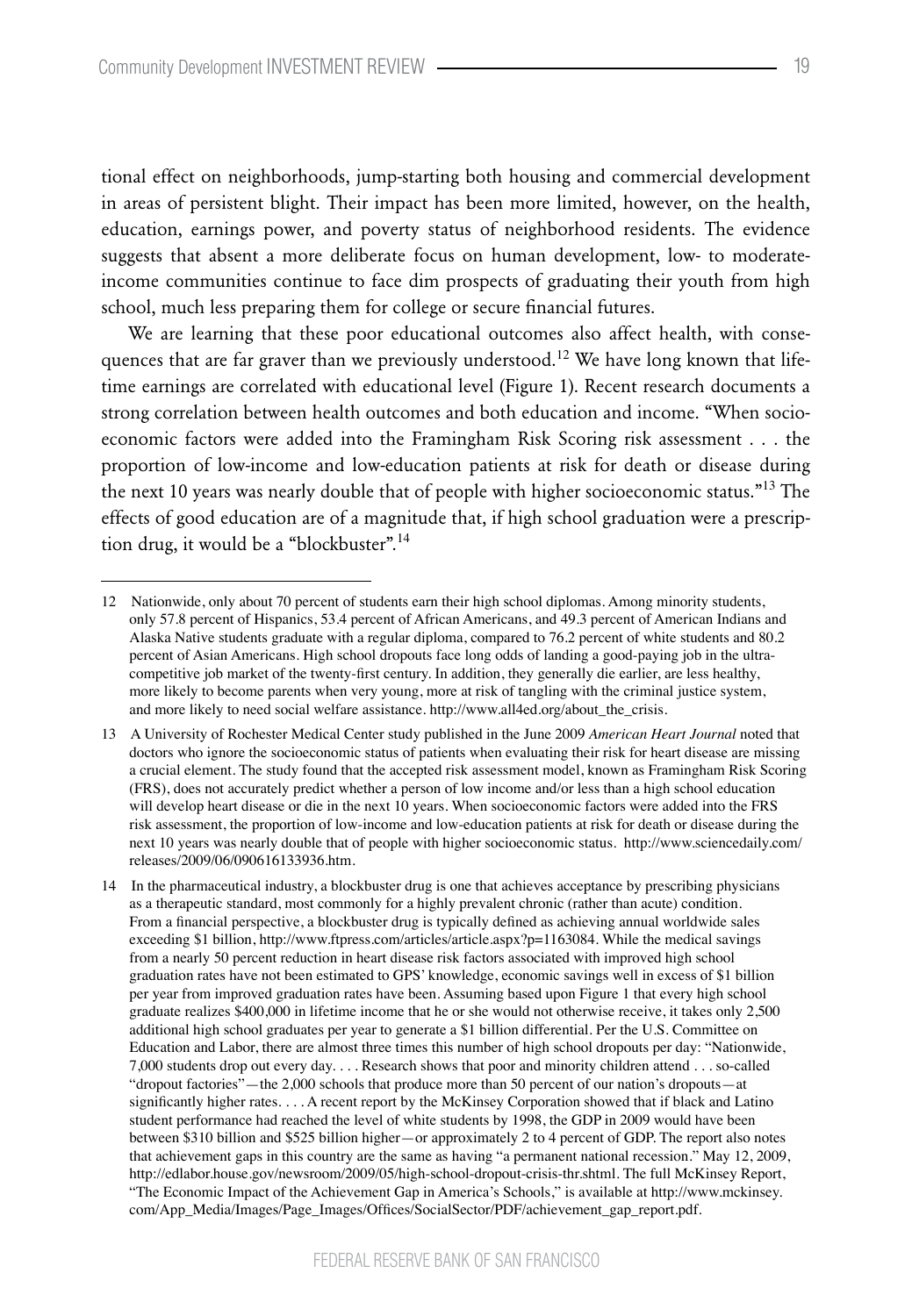

*Figure 1. Worklife\* Earnings for Full-time Year-round Workers by Educational Attainment*<sup>15</sup> *(in Millions of 2005 Dollars)*

The pronounced health and financial risks among many whom CRA sets out to serve suggest that traditional investing to comply with the regulation may be necessary for healthy communities, but it is not sufficient. Applying a public health lens broadens the perspective and points the way to promising new avenues. A healthy community is described by the "Healthy People 2010" report of the U.S. Department of Health and Human Services as

One that continuously creates and improves both its physical and social environments, helping people to support one another in aspects of daily life and to develop to their fullest potential. Healthy places are those designed and built to improve the quality of life for all people who live, work, worship, learn, and play within their borders—where every person is free to make choices amid a variety of healthy, available, accessible, and affordable options.<sup>16</sup>

Incorporating these dimensions into community development finance practice offers potential to reinvigorate the sector's efforts to alleviate poverty while engaging the expertise of public health to drive better results. Public health and health-focused philanthropy organizations have developed useful templates to clarify further what constitutes a healthy community and what actions the range of stakeholders must take to create such communities nationwide (Figure 2 and Appendices A and B).

For example, given the observation that health outcomes are closely correlated to neighborhood conditions and a mandate to "identify interventions beyond the health care system

<sup>15</sup> Mark Kantrowitz, "The Financial Value of Higher Education," NASFAA Journal of Student Financial Aid 37, no. 1 (2007); U.S. Census Bureau, "The Big Payoff: Educational Attainment and Synthetic Estimates of Work-Life Earnings," July 2002. http://www.census.gov/prod/2002pubs/p23-210.pdf.

<sup>16</sup> http://www.cdc.gov/healthyplaces.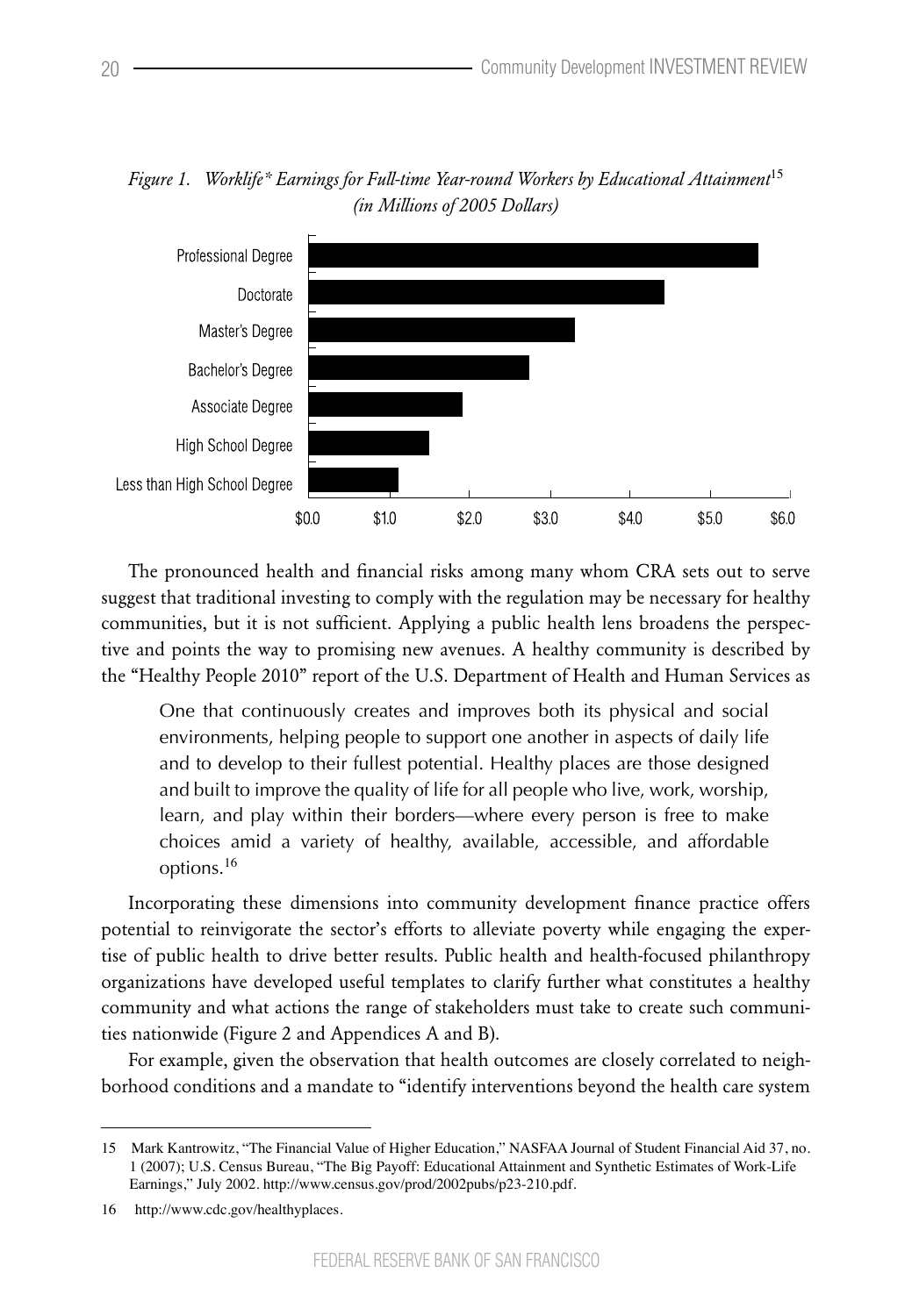that can produce substantial health effects," the RWJF Commission Report articulated ten recommendations for building a healthier America (see Figure 3 and Appendix B). While some of these depend largely on public-sector programs, many, including promoting access to high-quality child care, education, nutritious food, physical activity, and health care, are promoted through CDFI investment strategies, often with capital invested by CRA-motivated banks (See examples in Figure 4).

| <b>Unhealthy Community</b>                                                                                                    | <b>Healthy Community</b>                                                                                                                             |
|-------------------------------------------------------------------------------------------------------------------------------|------------------------------------------------------------------------------------------------------------------------------------------------------|
| Unsafe even in daylight                                                                                                       | Safe neighborhoods, safe schools, safe walking routes                                                                                                |
| Exposure to toxic air, hazardous waste                                                                                        | Clean air and environment                                                                                                                            |
| No parks/areas for physical exercise                                                                                          | Well-equipped parks and open spaces/ organized com-<br>munity recreation                                                                             |
| Limited affordable housing is run-down; linked to<br>crime-ridden neighborhoods                                               | High-quality mixed-income housing, both owned and rental                                                                                             |
| Convenience/liquor stores, cigarette and liquor<br>billboards, no grocery store                                               | Well-stocked grocery stores offering nutritious foods                                                                                                |
| Streets and sidewalks in disrepair                                                                                            | Clean streets that are easy to navigate                                                                                                              |
| Burned-out homes, littered streets                                                                                            | Well-kept homes and tree-lined streets                                                                                                               |
| No culturally-sensitive community centers, social<br>services, or opportunities to engage with neighbors in<br>community life | Organized multicultural community programs, social<br>services, neighborhood councils, or other opportunities for<br>participation in community life |
| No local health-care services                                                                                                 | Primary care through physicians' offices or health center;<br>school-based health programs                                                           |
| Lack of public transportation, walking or biking paths                                                                        | Accessible, safe public transportation, walking and bike<br>paths                                                                                    |

*Figure 2. Healthy Communities*<sup>17</sup>

<sup>17</sup> RWJF Commission Report.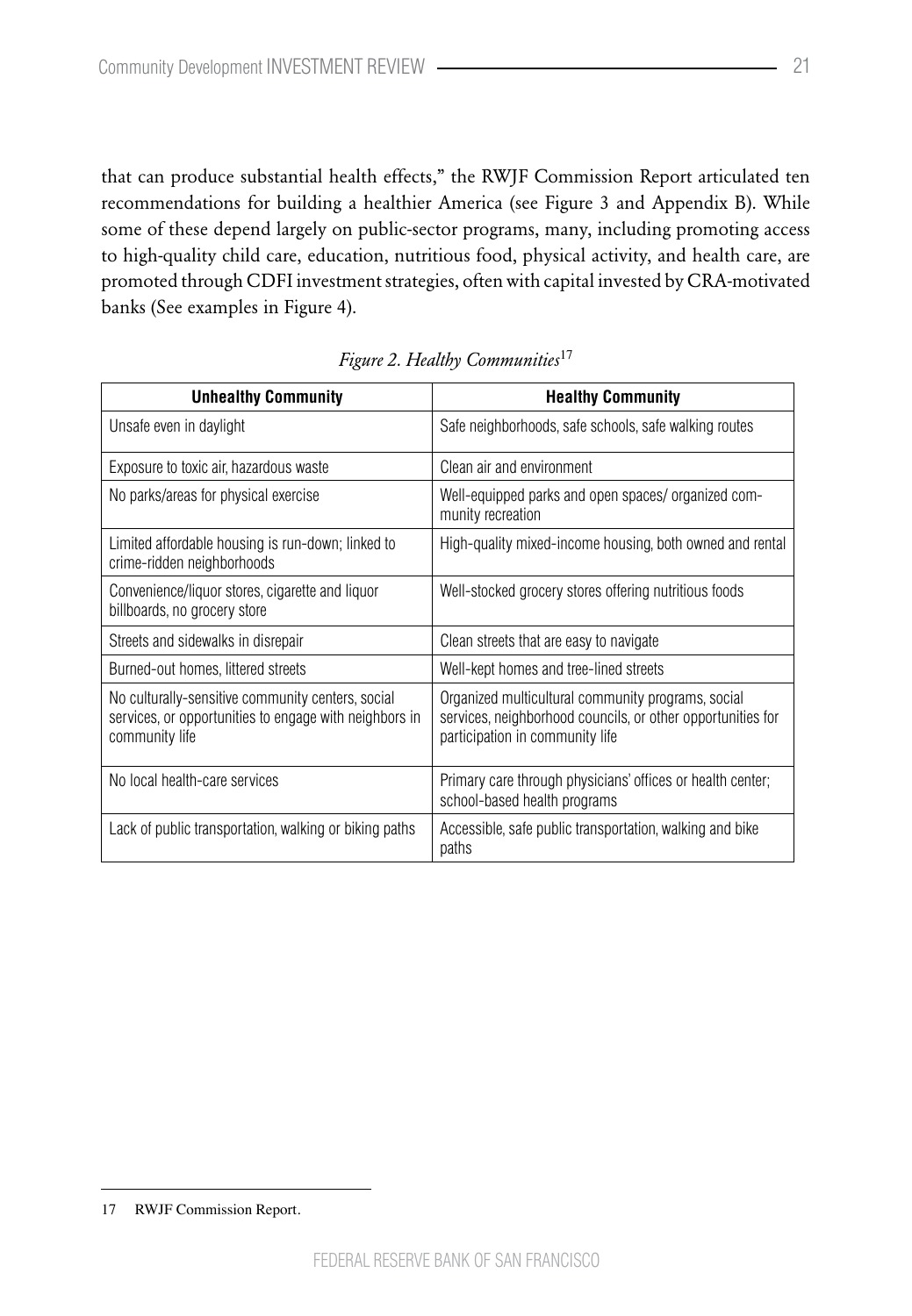| 1. Ensure that all children have high-quality early develop-<br>mental support (child care, education and other services).<br>This will require committing substantial additional re-<br>sources to meet the early developmental needs particularly<br>of children in low-income families. | 6. Become a smoke-free nation. Eliminating smoking<br>remains one of the most important contributions to<br>longer, healthier lives.                                                                    |
|--------------------------------------------------------------------------------------------------------------------------------------------------------------------------------------------------------------------------------------------------------------------------------------------|---------------------------------------------------------------------------------------------------------------------------------------------------------------------------------------------------------|
| 2. Fund and design WIC and SNAP (Food Stamps) pro-<br>grams to meet the needs of hungry families for nutritious<br>food.                                                                                                                                                                   | 7. Create "healthy community" demonstrations to evaluate<br>the effects of a full complement of health-promoting<br>policies and programs.                                                              |
| 3. Create public-private partnerships to open and sustain<br>full-service grocery stores in communities without access<br>to healthful foods.                                                                                                                                              | 8. Develop a "health impact" rating for housing and<br>infrastructure projects that reflects the projected effects<br>on community health and provides incentives for projects<br>that earn the rating. |
| 4. Feed children only healthy foods<br>in schools.                                                                                                                                                                                                                                         | 9. Integrate safety and wellness into every aspect of<br>community life.                                                                                                                                |
| 5. Require all schools (K-12) to include time for all children<br>to be physically active every day.                                                                                                                                                                                       | 10. Ensure that decision-makers in all sectors have the<br>evidence they need to build health into public and private<br>policies and practices.                                                        |

| Figure 3 - Recommendations From the Robert Wood Johnson Foundation Commission <sup>18</sup> |  |  |  |  |
|---------------------------------------------------------------------------------------------|--|--|--|--|
|---------------------------------------------------------------------------------------------|--|--|--|--|

The RWJF Commission's criteria for what constitutes a healthy community seem basic (Figure 2 and Appendix A), yet it is precisely the inadequacy of such basic conditions in most low- to moderate-income and minority communities that constitute many of the so-called adverse social determinants of health, driving disparity, increased chronic disease, and rising cost burdens.<sup>19</sup>

For example, while achieving good health requires choosing healthy behaviors such as eating a nutritious diet, exercising, and not smoking, health professionals agree that it is much harder to make these healthy choices in either urban or rural low- to moderateincome communities. As the RWJF Commission observes: "Many people live and work in circumstances and places that make healthy living nearly impossible. Many children do not get the quality of care and support they need and grow up to be less healthy as a result; many Americans do not have access to grocery stores that sell nutritious food; still others live in communities that are unsafe or in disrepair, making it difficult or risky to exercise. While individuals must make a commitment to their own health, our society must improve the opportunities to choose healthful behaviors, especially for those who face the greatest obstacles."<sup>20</sup>

Although the field of community development finance has to date generally placed less emphasis on strategies that directly affect the physical health and human development of

<sup>18</sup> RWJF Commission Report.

<sup>19</sup> See discussions in RWJF Commission Report; Place Matters, http://www.policylink.org/site/c.lkIXLbMNJrE/ b.5137443/apps/s/content.asp?ct=6997411; and www.unnaturalcauses.org.

<sup>20</sup> RWJF Commission Report.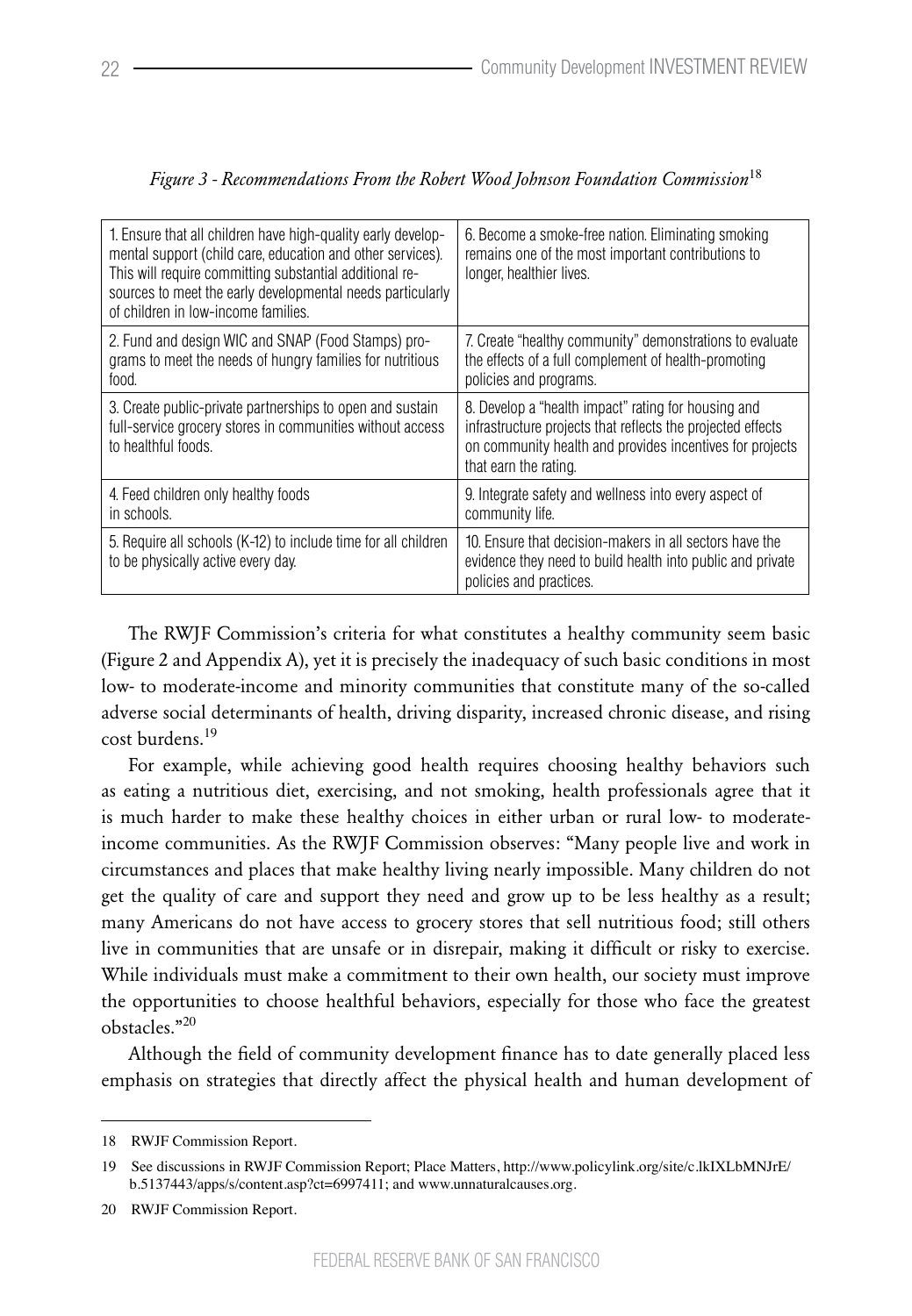low- to moderate-income persons, practitioners who have applied such focus represent the cusp of innovation and demonstrate the potential. As profiled in Figure 4 and the following articles in this journal, CDFI-financed health-enhancing projects include:

- NCB Capital Impact's (NCBCI) loans for nonprofit health-center facilities described by Scott Sporte and Annie Donovan, which in partnership with bank, insurance, foundation, and public-sector lenders, finance entities that meet the primary-care needs of many of the nation's Medicaid recipients and uninsured in underserved areas. NCBCI has expanded on this successful model in three ways: (1) by incorporating New Markets Tax Credit incentives in selected transactions, (2) by adding working capital loans to help borrowers expand or manage delays in state reimbursements, and (3) by partnering with Capital Link, a national technical assistance provider that assists health centers in deal structuring, financial planning and management.
- Pacific Community Ventures' equity investments in small businesses that provide quality benefits for workers described by Allison Kelly and Kirsten Snow Spalding, including health coverage and the VidaCard Prepaid MasterCard®, which offers employers a means to help both insured and uninsured employees pay for uncovered expenses, including preventive care, insurance premiums, or co-payments.
- The Reinvestment Fund's lead financing role in fresh food supermarkets of varying sizes and descriptions in urban and rural communities throughout Pennsylvania, a model described by Marion Standish of The California Endowment and Judith Bell of PolicyLink that is being adapted in other states through collaborations between The Reinvestment Fund, other CDFIs, foundations, and banks.
- The Low Income Investment Fund (LIIF) and other CDFIs' increasing investments in human capital development described by Nancy Andrews, which for LIIF alone include direct financings of \$60 million in early child care, \$200 million in high performing charter schools, \$500 million in services enriched affordable housing and \$40 million in other facilities, such as for health care, domestic violence shelters and youth recreation. Generally, these investments utilize public and philanthropic sector credit enhancement or tax credits to attract much larger sums of senior debt from banks, insurance companies, and pension funds.
- • The Disability Opportunity Fund's housing solutions for disabled persons and their families described by Charles Hammerman. The fund's financing leverages public-sector subsidies to structure financing for affordable, accessible, and supportive housing for the disabled, including the developmentally disabled and increasing numbers of families of military and the elderly.

These investments spur development that is consistent with the "Healthy People 2010" healthy communities definition, catalyzing resident wellness while creating significant numbers of local jobs, particularly in child care, health care, and retail or other healthy food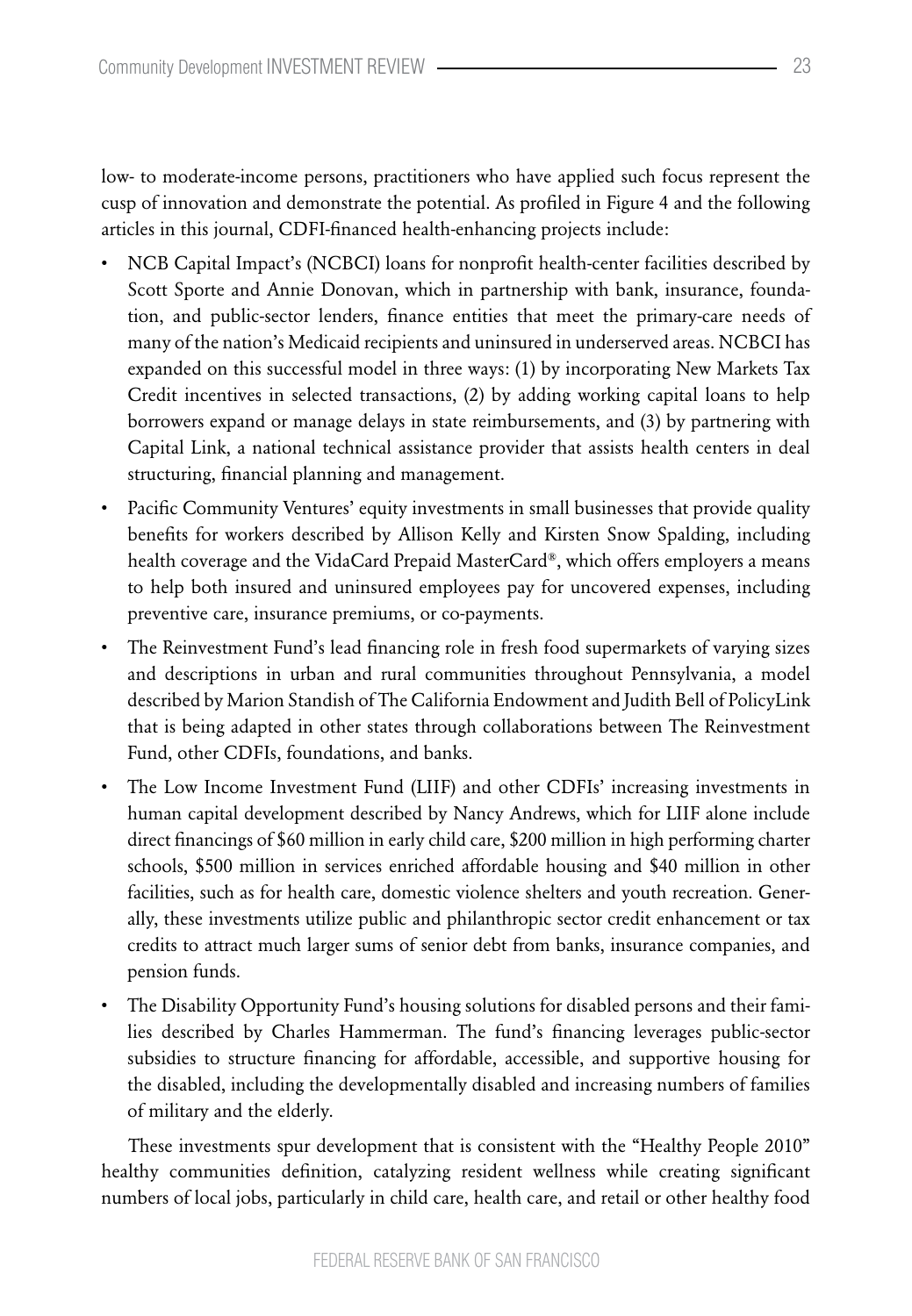delivery systems.<sup>21</sup> The potential benefits, ranging from decreased childhood obesity to dramatically improved high school graduation and college matriculation rates, to increased employment, income, and health coverage, are correlated with significantly improved longterm health outcomes and, therefore, reduced health-care costs. As tested models, these investments offer the potential to be replicated in communities across the country. Doing so requires commitments of capital by a broad range of investors.

# *Figure 4. Scaling Success in Healthy Community Investments*

The field of community development finance is increasing its focus on projects that improve health and reduce health-care costs in low-income neighborhoods. Successes and plans from CDFI-financed initiatives include:

# **For health-care delivery:**

- NCB Capital Impact has extended over \$429 million in loans to communitybased health-care providers for over 20 years to create more than 2.9 million square feet of community health center space where providers meet the healthcare needs of more than 350,000 low-income, underinsured, and uninsured patients annually. In addition, NCBCI has provided innovative financing to substance abuse rehabilitation/behavioral care facilities, adult day health care facilities and assisted living/continuing care facilities.
- Nonprofit Finance Fund provided \$500,000 in financing to the District of Columbia Primary Care Association to cover start-up costs of Medical Homes DC, which will leverage some \$145 million for facilities, quality improvements, and administrative services to rebuild and increase access to DC's primary-care system for 210,000 low-income residents. Goals include to provide better health outcomes, reduced disparities and decreased expensive emergency room visits; anchors for economic development in the health centers' neighborhoods; quality entry-level jobs and hiring from the community; and to increase traffic from patients and those who accompany them for potential businesses nearby (research by Capital Link based on 2006 data demonstrated that 11 DC health centers generated a \$210 million impact on the District's economy and approximately 2,100 jobs). $^{22}$

<sup>21</sup> Job growth in these sectors is expected to be among the most robust nationwide. The Department of Labor identifies Education and Health services as a supersector that is projected to grow by 18.8 percent, and add more jobs, nearly 5.5 million, than any other industry supersector. More than 3 out of every 10 new jobs created in the U.S. economy will be in either the healthcare and social assistance or public and private educational services sectors. Combined food preparation and service workers are fourth in occupations with the largest projected increase in number of jobs from 2006 – 2016. See Appendix E and http://www.bls.gov/ oco/oco2003.htm. May 13, 2009.

<sup>22</sup> http://www.regionalprimarycare.org/primary-care-medical-homes/medical-homes-dc.aspx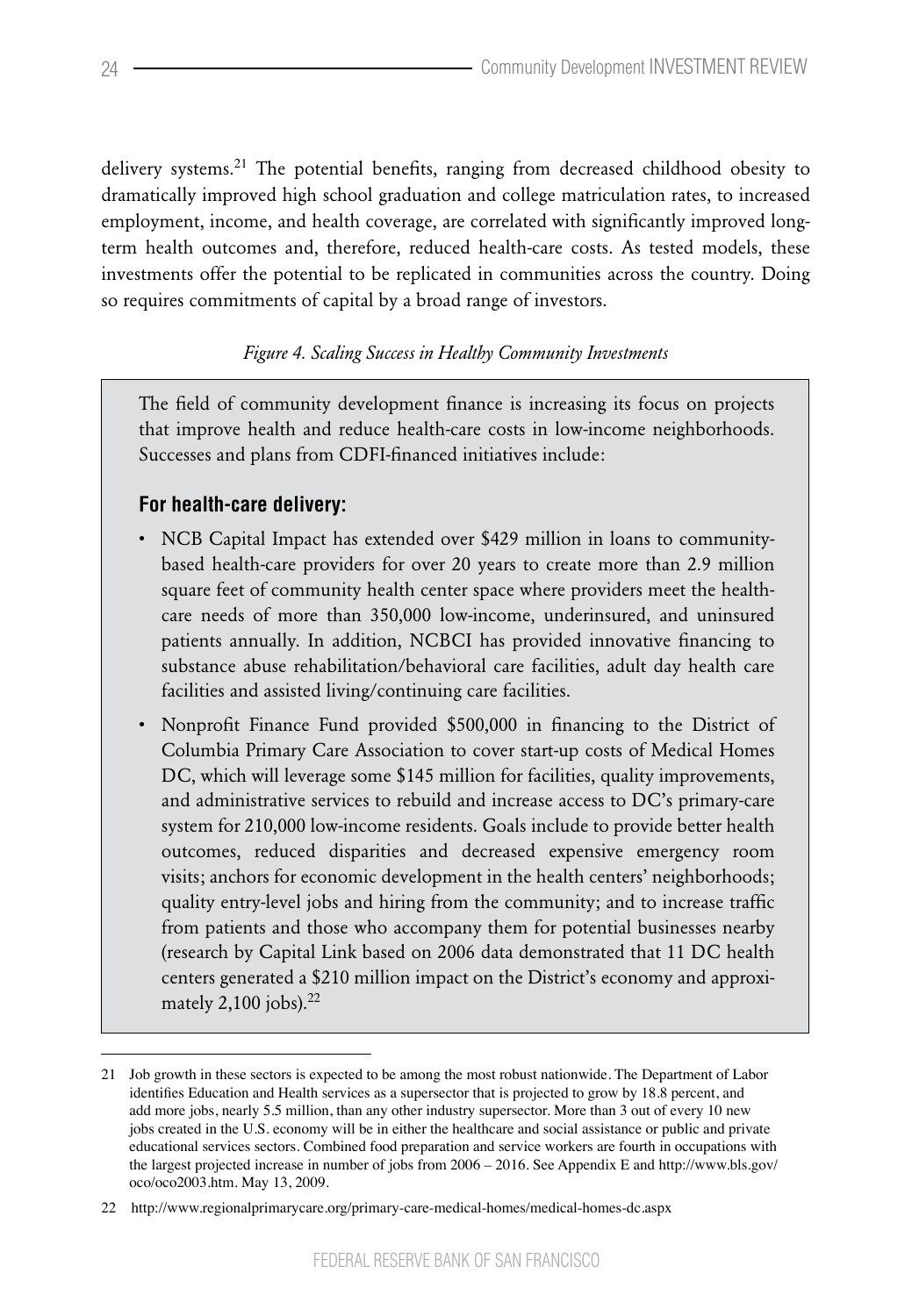#### **For supportive and safe housing:**

- The Corporation for Supportive Housing reports decreases of more than 50 percent in tenants' emergency room visits and hospital inpatient days and more than 80 percent in use of emergency detoxification services, a \$1,448 decrease in dependence on entitlements per tenant each year, increases of 50 percent in earned income and 40 percent in the rate of participant employment when employment services are provided in supportive housing, more than 80 percent of homeless people with mental illness remaining housed a year later (at least a third of those people living on the streets and in shelters have a persistent mental illness) and 90 percent of tenants with substance abuse problems remaining sober for one year, versus approximately 55 percent who live independently or in halfway houses.
- CDFIs such as Rural Community Assistance Fund and CASA of Oregon have provided thousands of units of safe migrant housing, reducing risks for this vulnerable population (see Appendix D)

## **For quality education, a linchpin for children to achieve financial security and good health:**

- In California, where in 2008 approximately one in three high school graduates completed the courses required to gain admission to a four-year college (with lower college-readiness rates for minority students), the College-Ready Promise is a newly formed coalition of five charter school management organizations (CMOs) that have earned a reputation for excellence in serving low-income and minority students, with more than 75 percent of their graduates over the past two years attending four-year colleges. Alliance College-Ready Public Schools, Aspire Public Schools, Green Dot Public Schools, ICEF Public Schools, and Partnerships to Uplift Communities operate 85 public schools with more than 28,000 students, primarily in Los Angeles County (Aspire also runs schools in East Palo Alto, Modesto, Oakland, Sacramento, and Stockton).
- Collectively, these CMOs have received hundreds of millions in facilities financing from a range of CDFIs, including the Low Income Investment Fund, NCB Capital Impact, Local Initiatives Support Corporation, and Raza Development Fund. Many of the schools provide Revolution Foods' nutritious lunches and several use Playworks' active recess program. The Bill & Melinda Gates Foundation recently awarded the Coalition \$60 million to increase teaching effectiveness so that more students graduate college-ready.
- In rural Arkansas, the CDFI, Southern Bancorp, recruited and financed the charter management organization, KIPP Houston, to a town of 15,000. KIPP Delta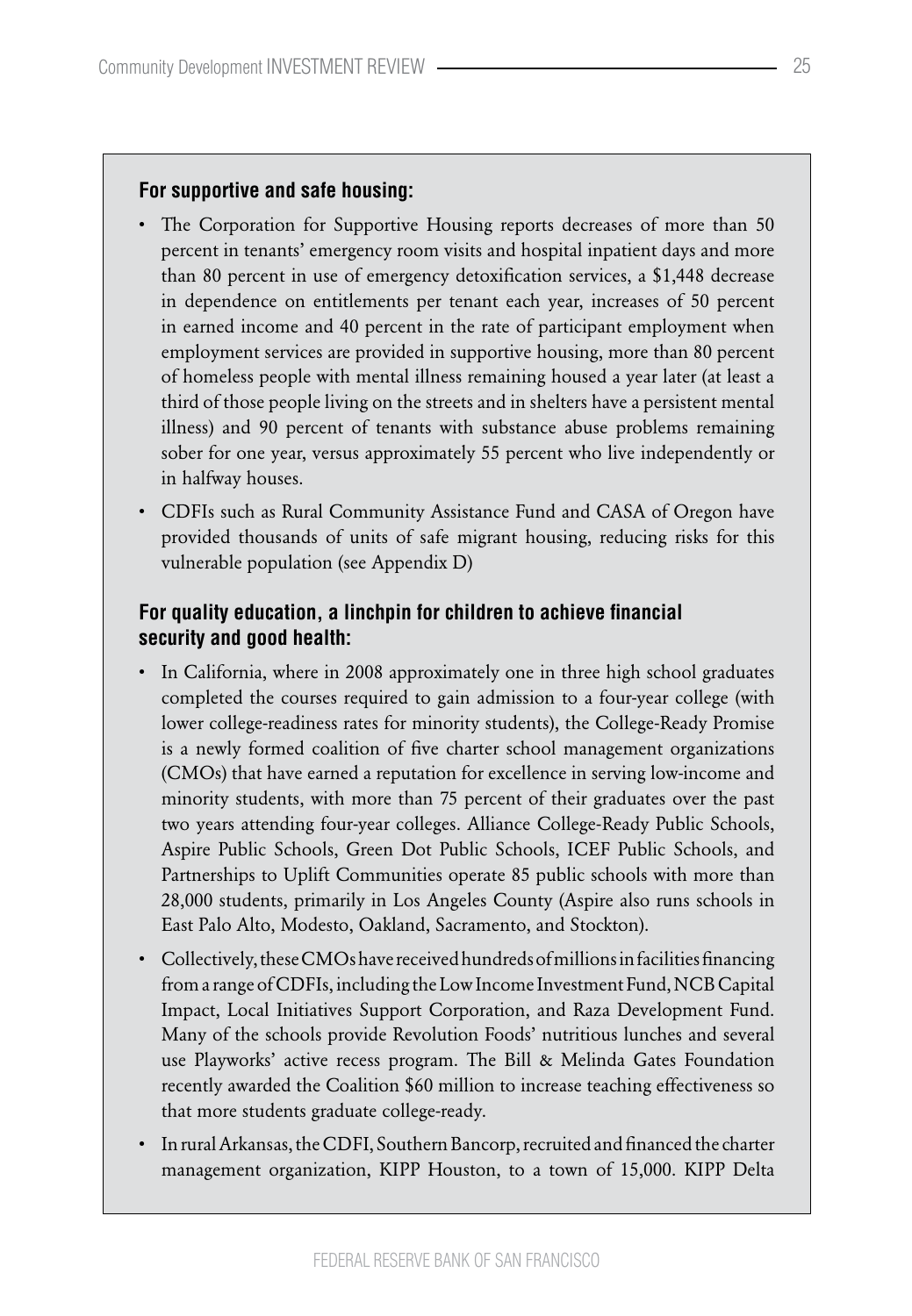charter school opened in Helena-West Helena's abandoned train station, soon expanding into previously abandoned buildings on the town's main street. KIPP achieved 100 percent college matriculation in its first graduating class, in an almost 100 percent African American student body where the academic scores for this population were typically in the 15th percentile. KIPP Delta plans to open 12 charter schools in the region. In addition to financing charter schools, CDFIs finance a range of supplemental educational services that support both academic achievement and health-promoting behaviors such as safe physical activity and not smoking. These include Boys and Girls clubs and similar organizations around the country.

# **For child care, where quality experiences set the stage for childrens' later success:**

- Self-Help Credit Union began child care lending in 1987, has lent over \$42 million to quality child care providers and is part of The National Child Care Facilities Network, a group of CDFIs emphasizing child care lending that has provided over \$230 million in child care finance, leveraging \$877 million to create or improve 3,680 centers serving over 211,000 children across the country.
- Acelero Learning is one example of a quality Head Start manager that has equity investment from CDFIs, Boston Community Capital and New Jersey Community Capital, as well as the W.K. Kellogg Foundation. Results by combining federal Heat Start funding with state child-care funding include:
	- • In Camden, N.J.: Increased enrollment from 18 to 90 children and improved staff qualifications by 100 percent so that all teachers have at least an Associate degree.
	- In Monmouth, N.J.: Increased enrollment from 330 to 506 children using the same amount of federal funds, expanded annual days of service from 190 to 220 days per year, increased average teacher salary by 75 percent, increased number of family advocates from 8 to 14, and built partnerships to provide previously untapped, much needed dental services.

## **For safe, nutritious food and physical activity:**

• ShoreBank began sponsoring a Farmers Market in the 1970s and in 1990 brought one of Chicago's leading full-service grocery stores to its low- to moderate-income African American neighborhood. In 1999, Local Initiatives Support Corporation working with Abyssinian Development Corporation and the Community Association of East Harlem Triangle brought a Pathmark supermarket to East Harlem.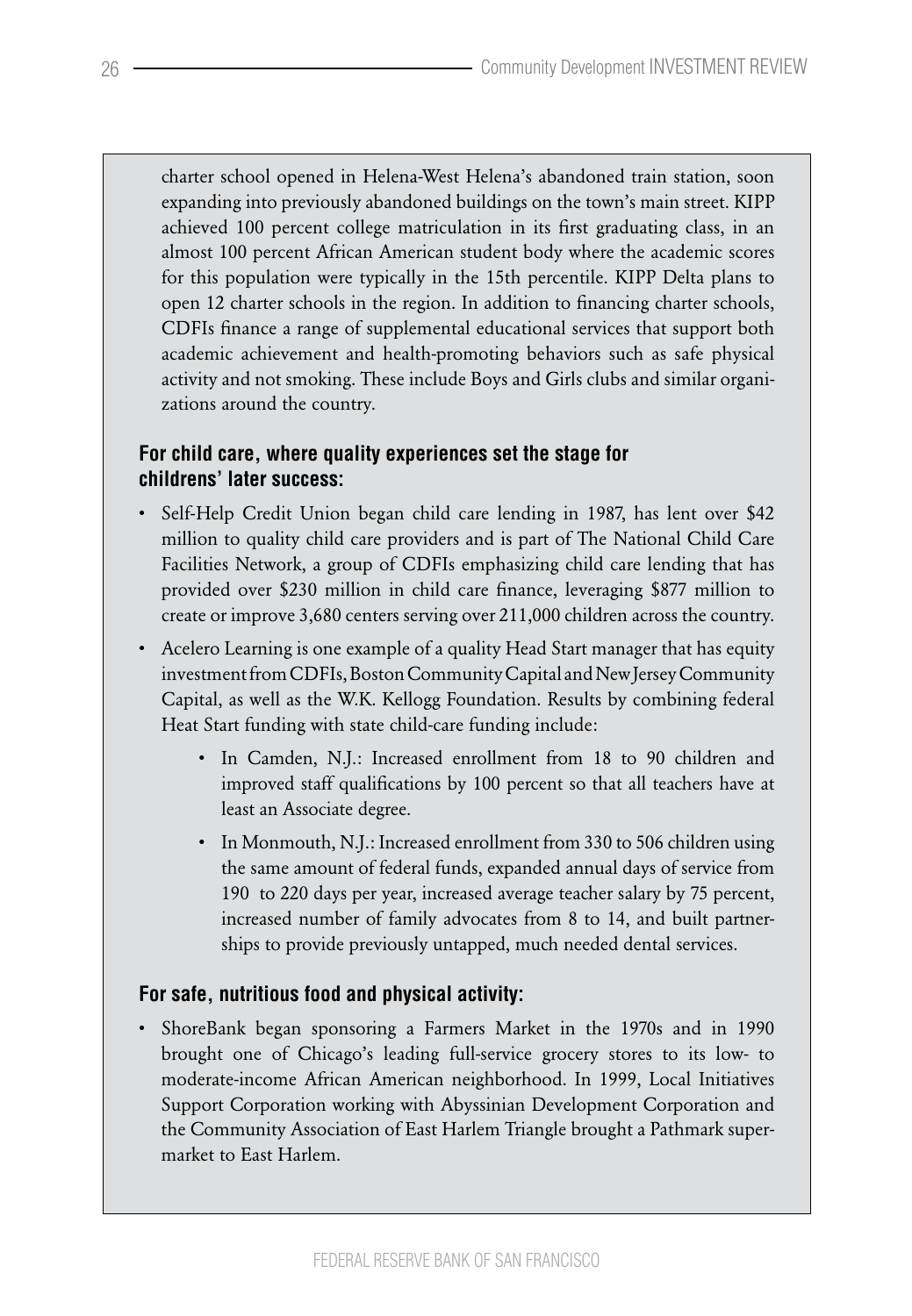- The Reinvestment Fund (TRF) is spearheading an effort to establish supermarkets in urban and rural communities in Pennsylvania in partnership with the Fresh Food Financing Initiative. As of June 2009, FFFI had committed \$57.9 million in grants and loans to 74 supermarket projects in 27 Pennsylvania counties, ranging in size from 900 to 69,000 square feet, which were expected to create or retain 4,854 jobs and more than 1.5 million square feet of food retail. TRF is working with a range of other CDFIs and partners to expand the initiative to other states.
- With equity and debt from bank and foundation social investors, including the W.K. Kellogg Foundation, DBL investors, and RSF Social Finance, Revolution Foods provides nutritious school breakfasts, lunches and snacks, serving more than 5 million healthy meals to more than 50,000 school children, 80 percent of whom qualify for free or reduced-price lunches.
- With working capital financing from the CDFI, OneCalifornia Bank, and a loan guarantee and grants from the Robert Wood Johnson Foundation, Playworks is expanding its services to improve the health and well-being of children by increasing opportunities for physical activity from its on-site programs that serve more than 70,000 students at 170 low-income schools in 10 cities to more than 650 low-income schools in 28 cities, along with training for adults to bring safe, healthy, and inclusive play to more than 1 million students by 2012.

# **For sustainable development, CDFIs have been in the lead of financing and tracking innovations that safeguard community health and the environment in urban and rural areas:**

- Enterprise Green Communities has invested \$700 million to build and preserve nearly 16,000 green affordable homes and partnered with the U.S. Department of Energy and BuildingGreen to create the High Performance Buildings Database.
- • SJF Ventures, a CDFI venture capital firm with \$26 million in cumulative investments, reported holdings in 28 companies that added 5,900 jobs in renewable energy and efficiency, organic and healthy consumer products and other companies offering significant employee benefits. Approximately 85 percent of the total 5,900 people employed are low- to moderate-income.
- The Triple Bottom Line Collaborative (TBLC) is an alliance of CDFIs pursuing the integration economic development and poverty alleviation with environmental issues through equity and debt investments as well as impact tracking. Collectively, members and their affiliates have made well in excess of \$1 billion of TBL investments (see Appendix D).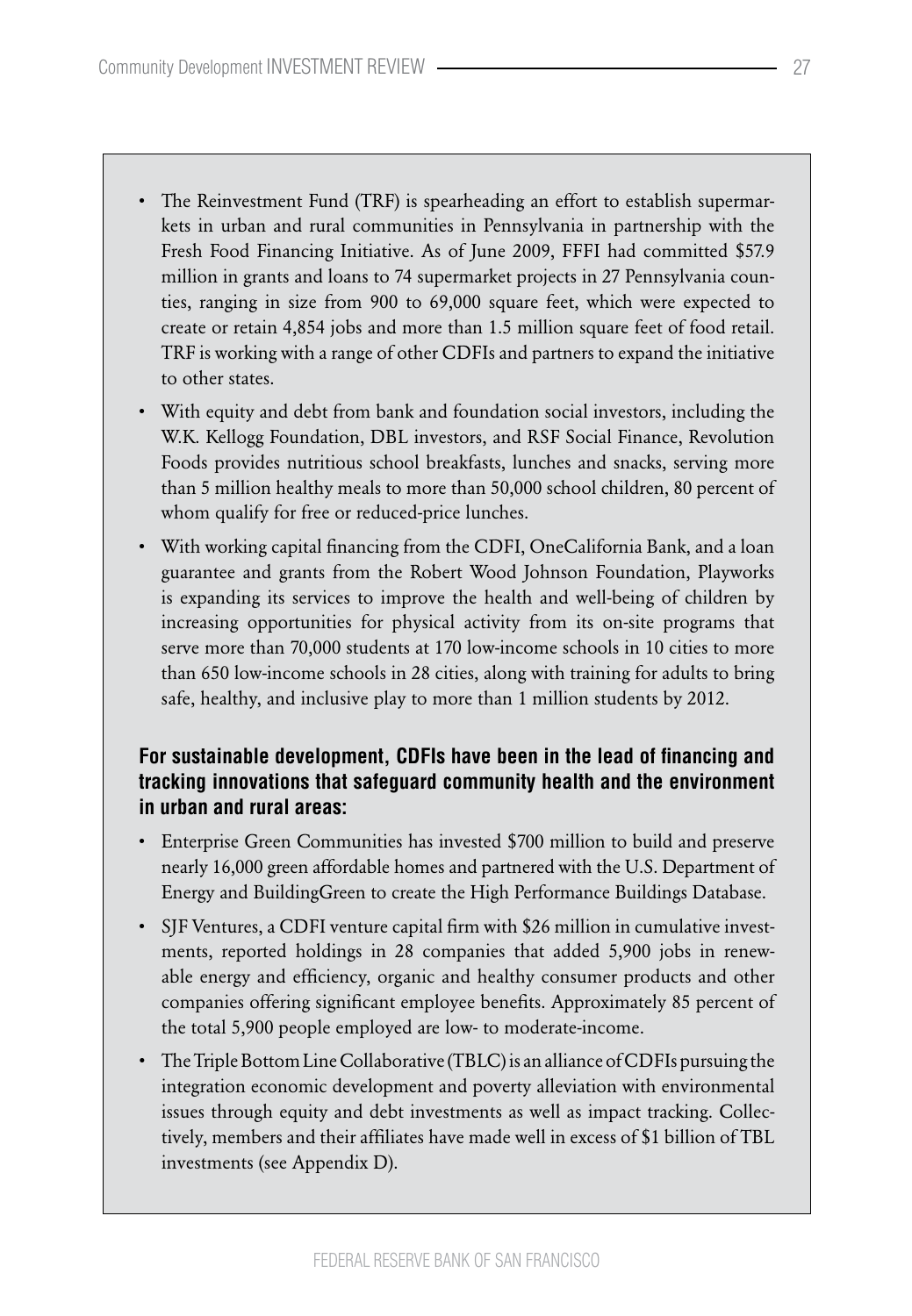## **Scaling Investment in Healthy Communities: An Overview of Promising CDFI Strategies**

The field of community development finance engages in continuous efforts to attract the capital needed to scale proven initiatives, and it can benefit from potential new sources of capital from public and private investors in the health sector. Despite a general tightening of credit in the economic downturn, model investment structures and partnerships have continued to evolve between banks, CDFIs, and other community development finance intermediaries, public-sector agencies (some of which are managing one-time additional federal stimulus dollars), and philanthropic investors interested in leveraging their grant making with financial investments that reinforce their health-focused charitable missions.

Structuring investments that promote healthy communities requires due diligence from any investor, whether bank, CDFI, foundation, or government agency. Characteristics of community development financial transactions that potentially add risk and cost include but are not limited to: (1) low margin revenues (characteristic of all nonprofit service providers in low- to moderate-income communities), (2) unstable cash flows (particularly where government is the payer and budgets may be slashed or delayed), (3) low property valuations (corresponding to limited available collateral or high loan-to-value ratios), (4) multiple transaction objectives and/or sites (such as services-enriched affordable housing using "green," nontoxic building materials near a new public transportation hub, which will include a supermarket selling fresh food), and (5) complicated documentation associated with the use of tax credits or subsidized programs. Particularly when conventional credit markets are tight, these cost and risk factors create the need for more flexible capital, such as a foundation programrelated investments (PRI, see below) or public-sector credit enhancements.

A flexible and relatively common deal structure is to have a CDFI create an off balance sheet fund or project financing that includes a layer of public-sector funding as a first loss fund, a larger layer of foundation PRI or CDFI subordinated debt as a second loss fund, and a much larger layer of commercial investor senior debt from a bank, insurance company, or other institutional investor. The New York City Acquisition Fund combines an \$8 million, zero percent city loan as a first loss fund with \$32 million in foundation-subordinated debt as a second loss fund. This \$40 million in credit enhancement leverages over \$200 million in bank senior debt authority to finance affordable housing site acquisition.

This model has been replicated for affordable housing in the Gulf Coast, Los Angeles, and the State of Oregon. Similar structures use grants from the Department of Education as first loss funds for charter schools facilities finance and are being planned to finance community health centers using American Recovery and Reinvestment Act of 2009 funds.

CDFIs and similar intermediaries also attract public subsidy by using tax incentives in the form of Low Income Housing Tax Credits, New Markets Tax Credits (NMTC), and Historic Tax Credits. Transactions using these programs are more difficult to close in the current environment due to fewer corporations with profits to shelter and fewer lenders willing to extend the so-called leveraged loans used in combination with equity from tax credits.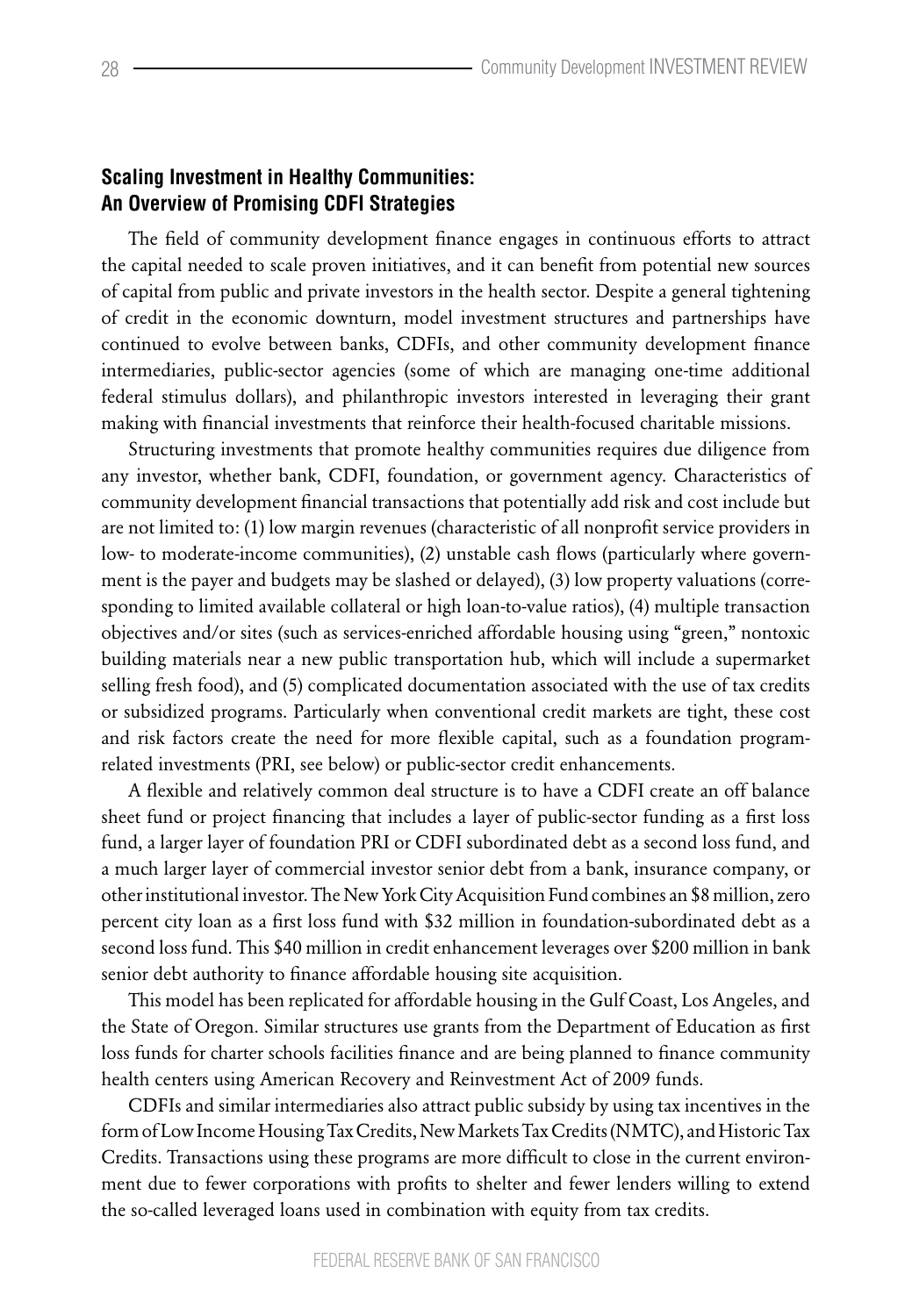In the current environment, a particularly promising trend is the increasing number of foundations that are participating in community development finance through mission investing strategies. Defined broadly as financial investments made with the intention of advancing a foundation's charitable mission while earning a financial return, foundation mission investments can carry below-market-rate or market-rate returns on a risk-adjusted basis.

Program-Related Investments (PRIs) were created by the Ford Foundation in 1968 and defined for private foundations in the Tax Code of 1969 as meeting three criteria: (1) a primary purpose that is charitable, (2) no significant purpose of income generation or capital appreciation, and (3) no purpose of political activity that is prohibited for nonprofit organizations generally. Structured mostly as long-term debt with below market rates of interest on a risk-adjusted basis, private foundations are permitted to count qualifying PRIs against their annual five percent charitable distribution requirement.<sup>23</sup> Although community foundations do not have a charitable distribution requirement, most give away five percent or more of their average assets per year, and an increasing number are using PRIs in a similar fashion as private foundations.<sup>24</sup> Health-focused foundations, which can be private or community foundations, are also increasingly using PRI strategies, often to scale successful, health-promoting business models, such as Playworks' supervised recess services for lowincome public schools (see Figure 4 and Appendix C).

In order to leverage larger portions of their endowments to advance mission (the so-called "other 95 percent"), more foundations of all types are also making mission investments that carry market rates of expected return on a risk-adjusted basis. Sometimes called Mission-Related Investments or MRIs (a term of art, since MRI is not a regulatory term), these investments meet the same financial hurdles as any conventional foundation investment while also offering social and/or environmental expected returns (Double and/or Triple Bottom Lines, or DBL and TBL, respectively). DBL and TBL investments have tended to be in market-rate, insured deposits with CDFI banks, geographically targeted fixed-income securities, and selected private equity funds, many of which support healthy community goals. For example, CDFI banks may provide SBA-guaranteed loans to minority and other health professionals who set up offices in low- to moderate-income communities. Fixed-income managers may purchase pools of the SBA-guaranteed portion of these loans to create fixedincome securities and provide liquidity to the banks for additional lending. Private equity funds may invest in health-focused businesses, such as Revolution Foods (Figure 4). Other private equity funds such as Pacific Community Ventures support the growth of businesses

<sup>23</sup> Private foundations can count qualifying PRIs toward their annual charitable distribution requirement of 5 percent of average assets. While they are obligated to redistribute any repaid PRI principal as new PRIs or grants, this recycles charitable dollars, and foundations may use this feature to set up revolving PRI pools.

<sup>24</sup> http://www.communityphilanthropy.org/downloads/Equity%20Advancing%20Equity%20Full%20Report. pdf. A few banks also use the term "PRI," generally to refer to long-term, fixed-rate concessionary debt to CDFIs or other community development organizations.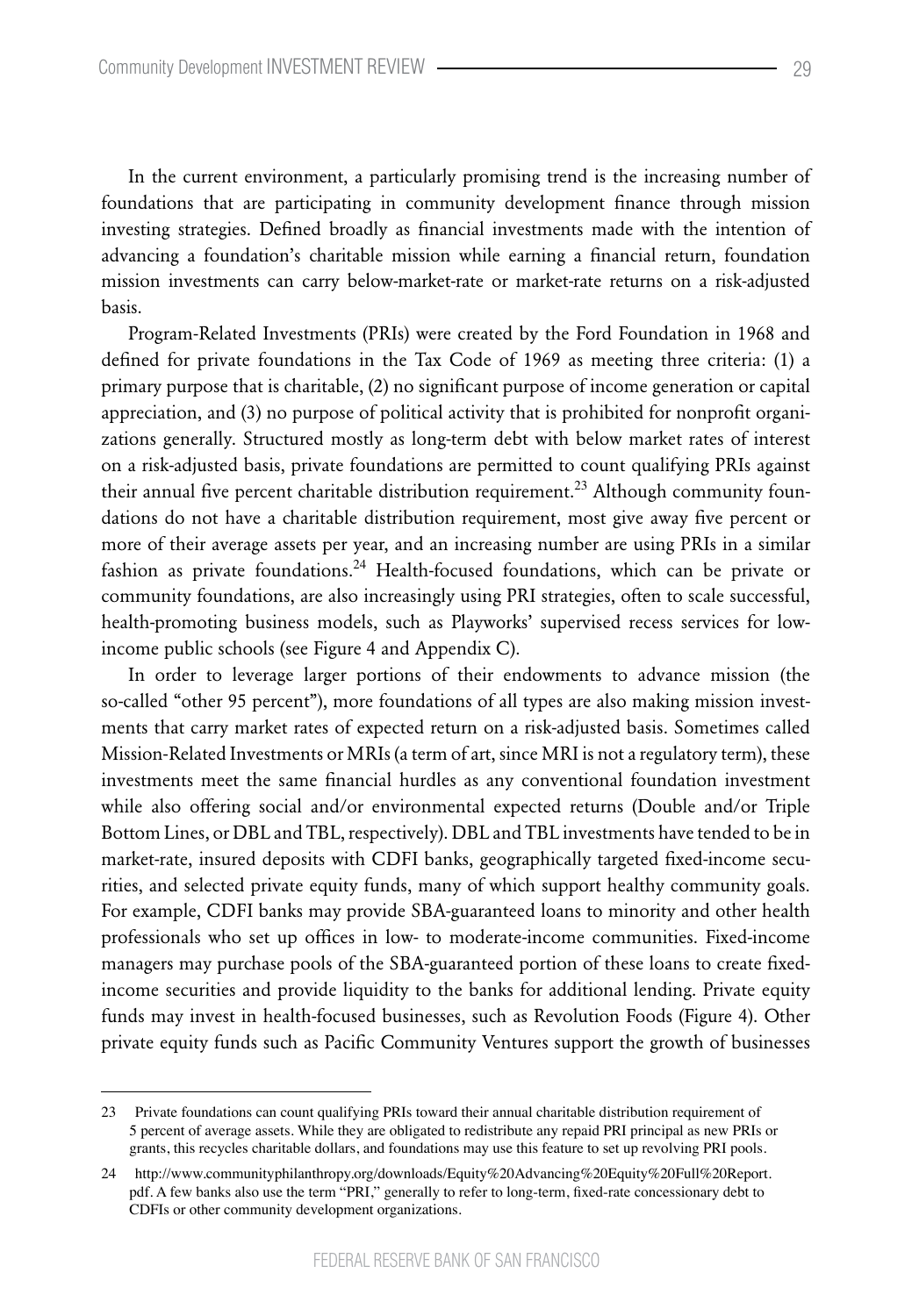that provide good benefits to low-income workers, and some equity funds support real estate development in low- to moderate-income communities, including both transit-oriented, mixed-income workforce housing, and foreclosure mitigation.

Although direct mission investing in the health sector has been limited to date, there is a 40-year track record of well over \$2 billion in PRI investing in community development sectors that counter the adverse social determinants of health (see Figure 5).<sup>25</sup> The investments have generally performed, demonstrating the creditworthiness of a range of sectors that reinforce health in low- to moderate-income communities, from affordable housing and minority small-business lending, to charter school, child care, human service organization, sustainable development, and, most recently, fresh food supermarket finance.

Excluding outliers in the initial years of PRI practice, foundations report repayment rates of 96 percent on mission investing debt over a 40-year period.<sup>26</sup> Loss rates have improved with the evolution of due diligence and portfolio monitoring practices by foundations, and particularly as an increasing number of organizations such as CRA-motivated banks and other social investors have chosen to partner with CDFIs and similar specialized entities to execute their mission investing strategies. An industry-wide survey of CDFI intermediaries reported loss rates of under one percent for each year between 2000 and 2006.<sup>27</sup> While the current environment presents challenges for all investors, CDFIs have proactively managed the heightened risk. In addition, there are now sophisticated due diligence tools, such as the CDFI Assessment and Rating Service (CARS<sup>TM</sup>), and investment partners (including CRA-motivated banks and niche-specialized CDFIs) and services that can assist foundation investors with identification of high performing CDFIs, due diligence, deal structuring, and portfolio monitoring processes.

<sup>25</sup> FSG Social Impact Advisors' 2007 retrospective on 40 years of mission investing tracked \$2.3 billion in cumulative investments through 2006, based upon a survey of 92 foundations. Since that time, GPS estimates that foundations originated \$200 million in PRIs per year on average, so that cumulative mission investments now likely exceed \$3 billion. Note that the Education volume in Figure 5 is skewed by one anonymous foundation that anecdotally provided major support for higher education versus K-12 education in low- to moderate-income (LMI) communities. However, an increasing number of foundations are providing PRI financing to intermediaries that finance high-performing charter schools that serve primarily low-income students.

<sup>26</sup> FSG Social impact Advisors, 2007.

<sup>27</sup> CDFI Data Project, 2007 http://opportunityfinance.net/store/downloads/cdp\_fy2007.pdf. Although loss rates were higher in 2007, the CDFI industry has taken extensive measures to manage risk and contain losses. As of June 2009, a survey of CDFIs reported lower charge-offs than at year-end 2008 (1.1 percent at June 30, 2009, versus 1.7 percent at December 31, 2008) and a slowing in the pace of increased delinquencies. CDFI Market Conditions Reports, www.opportunityfinance.org. Despite this generally strong performance, some of the largest foundation and bank investors in CDFIs have extended forbearance on interest and principal for a period of time as they more closely evaluate the challenges that individual CDFIs in their portfolios may be facing due to the adverse economy and tightened credit environment.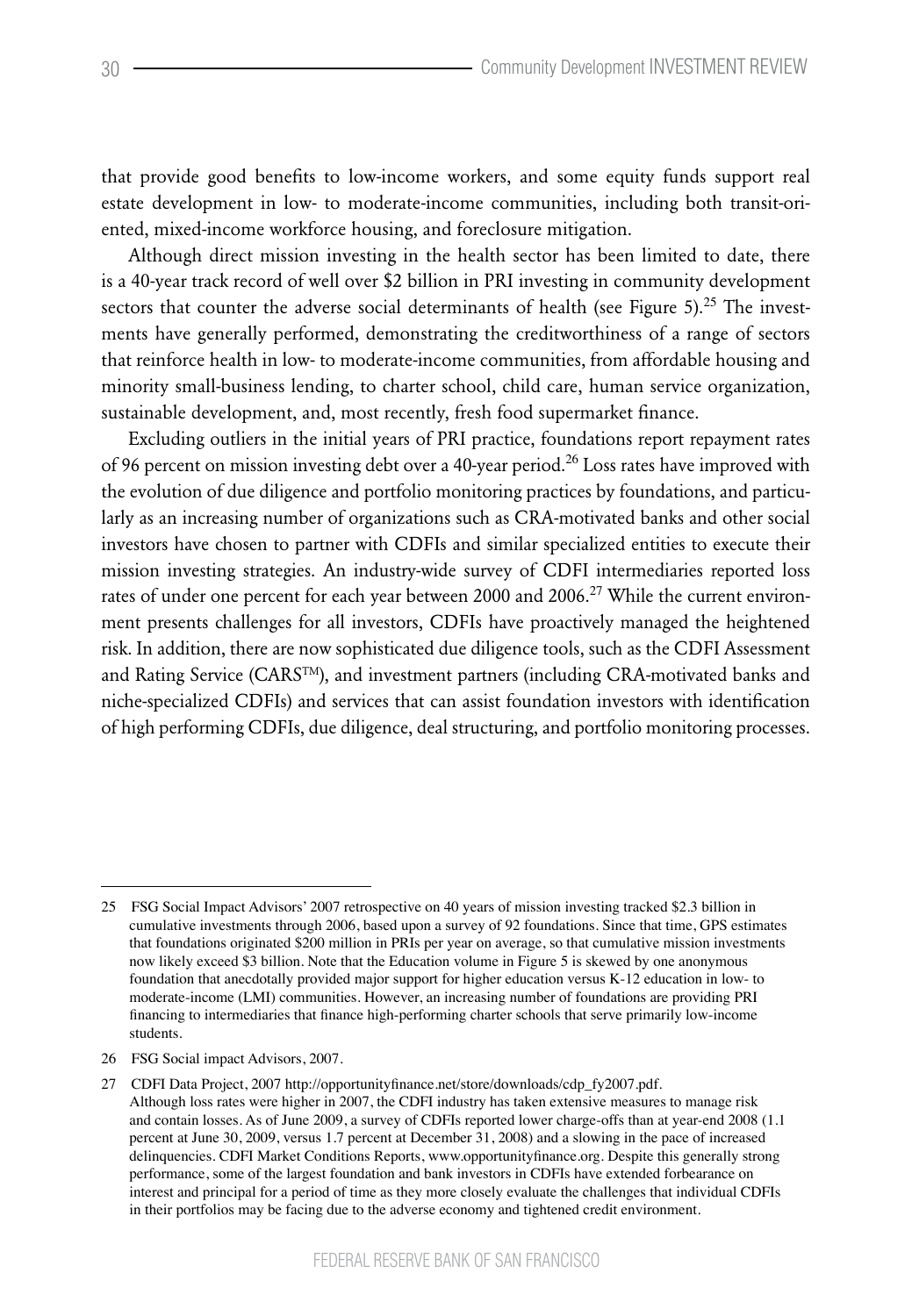

*Figure 5. Mission Investing Segmentation by Program (2001–2005)*<sup>28</sup>

Consistent with their grant making, health-focused foundations currently considering mission investment strategies within the United States focus primarily on health care (financing for community health centers and the supply of health-care professionals in underserved communities), health coverage (alternative insurance, medical savings, and medical debt programs), and healthy community (access to quality child care, education, physical activity, healthy food, and jobs in a sustainable environment).

Given the need to attract large volumes of capital to scale successful initiatives, foundations as well as CDFIs often use PRIs as credit enhancement to leverage investment from the commercial capital markets. Structured as guarantees, subordinated debt, or, in some cases, tax credits that reduce transaction risk for bank or bond lenders, foundations and CDFIs aim

<sup>28</sup> FSG Social Impact Advisors, Compounding Impact, 2007. http://www.fsg-impact.org/ideas/item/485.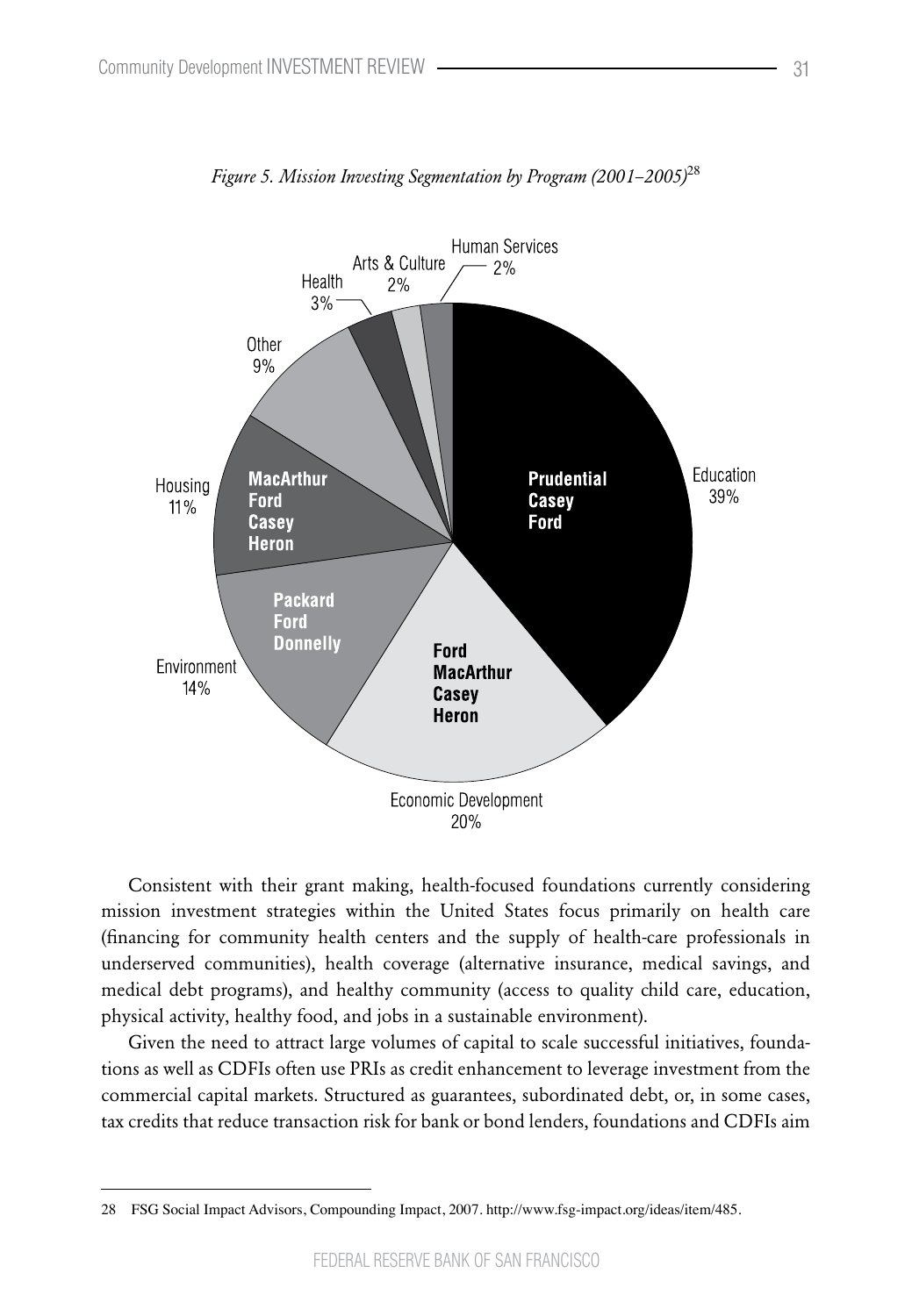to attract a portion of the estimated \$200 trillion in global capital markets (Figure 6).<sup>29</sup> In the current environment, when new grant or PRI resources may be limited due to reduced endowments, foundations are increasingly interested in guarantees as a means to leverage their balance sheets for the purpose of mobilizing capital from third-party investors.





*Key: CDFI – Community Development Financial Institution; LOHAS – Lifestyles of Health and Sustainability; DBL/TBL – Double and/or Triple Bottom Lines of Financial, Social and/or Environmental Return*

<sup>29</sup> Guarantees are a special form of PRI that can be counted against a private foundation's charitable distribution requirement only if disbursed. Under normal circumstances, a disbursement would imply that the guarantee was called and the underlying loan was in default. However, some foundations disburse funds into reserve accounts for guarantees, counting these disbursed amounts against their charitable distribution requirements.

<sup>30</sup> Figure 6 suggests that the supply of grant and below market-rate funds for innovative and early stage projects is very limited and historically has come from the public sector, faith-based investors, philanthropy and CDFIs (who typically raise their capital from these other investors, as well as from CRA motivated banks). As borrowing organizations become more experienced and manage larger projects, they need larger volumes of financing, which they may be able to access from larger, commercial debt markets, particularly if financing structures include credit enhancement. Such financing structures are often sponsored by CDFIs on behalf of their borrowers. The equity markets expect a high level of risk as a matter of course, and increasingly are financing companies with Double Bottom Line and Triple Bottom Line, health-enhancing products. GPS Capital Partners, LLC, 2009.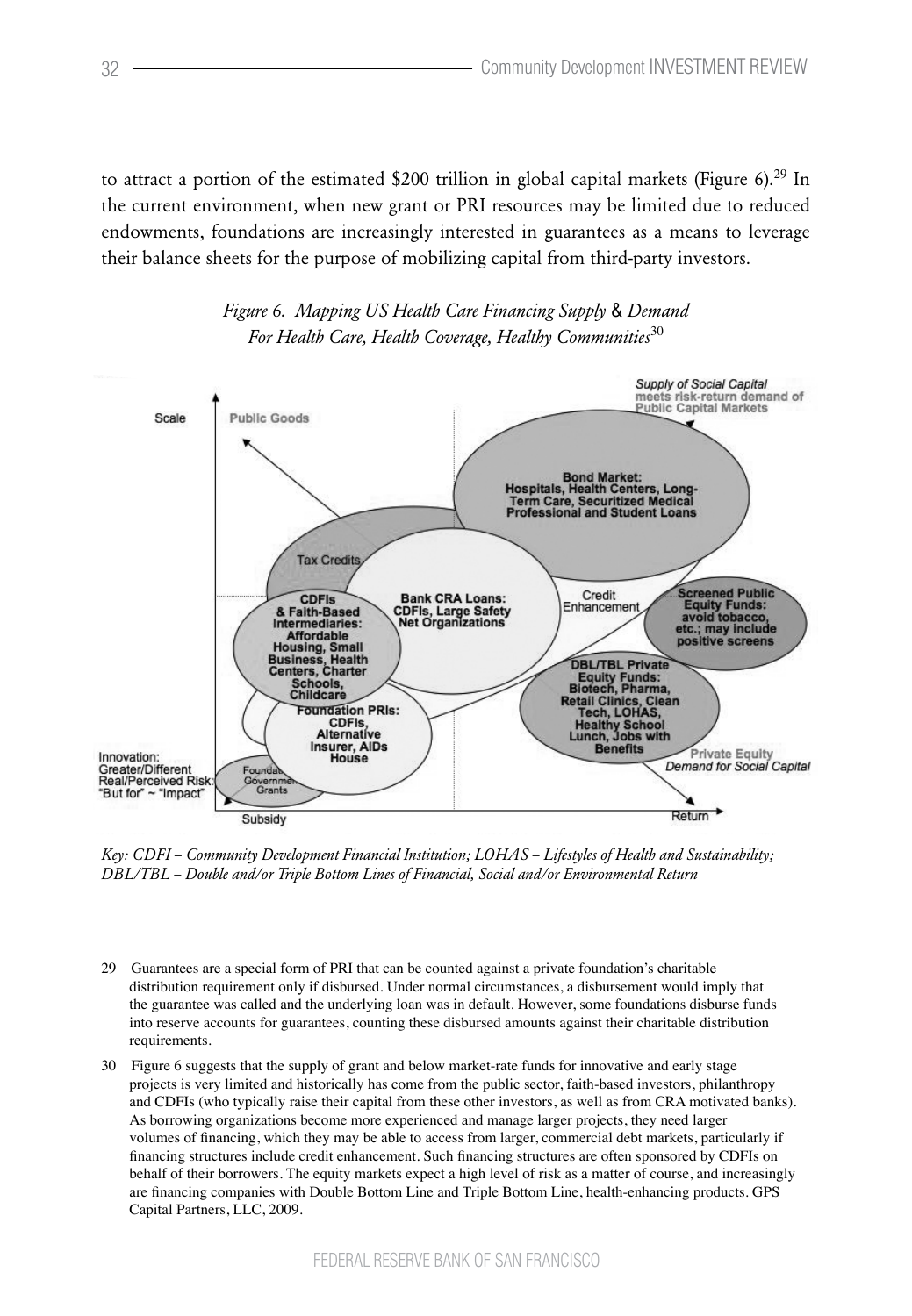## **The Way Forward**

Effective collaboration between community development finance and public health requires concerted strategy development, followed by investment from a range of institutional investors representing community development and health interests, including CDFIs and similar intermediaries, government, foundations, banks, and other commercial capital markets investors. Collaboration efforts can benefit from considering the following Strengths, Weaknesses, Opportunities, and Threats (preliminary SWOT analysis):

#### *Strengths:*

- A high level of mission commitment within both the community development finance and public health fields, with a focus on vulnerable populations and particularly children in low- to moderate-income and minority communities.
- • A growing awareness of shared mission objectives and interest in collaborating, which set the stage for community development finance to develop a "culture of health" and public health to develop a "culture of community development finance."
- • Complementary skills and resources: for community development, this includes skills in identifying and financing high-performing and innovative community organizations, including by aggregating a range of public and private subsidies to credit enhance significant volumes of commercial financing; for public health, this includes a medical framework for defining healthy community, outcome measures that track longitudinal changes in health status and health-care costs among income, ethnic, and geographic groups and access to sector-focused financing sources.

#### *Weaknesses:*

- No broad vision for healthy community that specifies the importance of private-sector financial investment has yet been articulated in policy or private initiatives.31
- • While certain tested healthy community finance models exist, no systematic assessments of demand have been conducted, so there are no estimates of qualified demand. (Demand estimates have been prepared for specific sectors, such as affordable housing, community health centers, and charter schools.)
- • Investing in healthy communities requires large investments up front for results that may be difficult to measure in the short term.
- • Proposed collaboration between community development finance and public health presents learning curves for each on the other's delivery systems, business models, agencies, financing sources, and language.

## *Opportunities:*

• Untapped investment potential from a range of mission-driven private investors, including health-focused foundations.

<sup>31</sup> Isolated examples exist, such as among the Codman Square Health Center and its partners in Boston.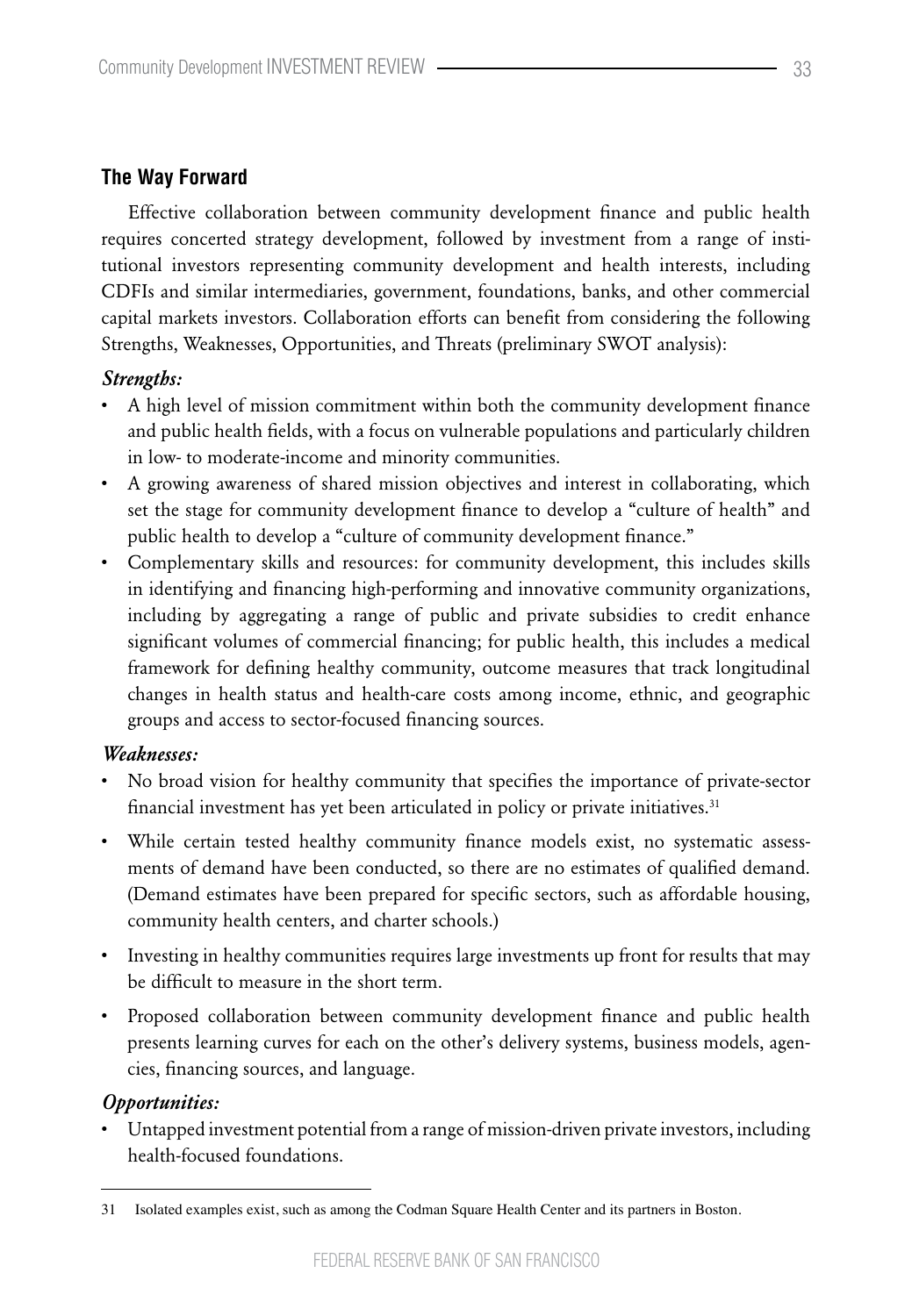- • One-time federal stimulus funds, a range of which can be leveraged in investments that jump-start health-enhancing projects in low- to moderate-income communities.
- • Significant job creation outcomes as a by-product of investment in health-enhancing community services and projects, which allow low- to moderate-income communities to command an increasing share of the nation's more than \$2 trillion in annual medical expense as income to local health centers, related businesses, and health-care workers.
- The health-care-reform debate has raised awareness of the physical and economic effects of the deteriorating health status of Americans, increasing interest in finding community-based and cost-effective ways to prevent disease.

## *Threats:*

- The economy may experience a protracted recovery, limiting the amounts of government and private-sector capital available for investment in healthy communities.
- • Ongoing consumer advertising by the range of industries offering products and services that are harmful to health—particularly the high volume of ads that are targeted to children—will continue to jeopardize investments designed to motivate healthier choices. In this regard, community development brings useful lessons about the need for strong regulation and education as parallel strategies with market-driven solutions to social problems<sup>32</sup>
- • A new influx of any product, service, or disease that causes widespread health threats (including new strains of illicit drugs or natural pathogens) could create distraction.
- • Unclear federal policy goals or weak local policy leadership could prevent the focus needed for the proposed collaborations to be a success.
- • Regulations affecting community development financing are in flux, including but not limited to the CRA. This may reduce the willingness of banks and other institutional investors to extend financing for community development projects. A reduction in the number of banks and CRA programs, along with generally tighter credit, also threatens to reduce the supply of capital.

<sup>32</sup> The community development finance field was launched in response to redlining, the deliberate withholding of credit by lenders in low- to moderate-income and minority communities. Community development finance offered nonpredatory, asset-building loans and financial services. Predatory providers, however, soon glutted the same markets with products that undermine household financial security. The current lack of nutritious food supplies in low-income communities—leading to their designation as "food deserts"—bears some similarity to financially redlined areas. The concentration of unhealthy food and other products (tobacco, liquor) in these communities, while perhaps not designed as predatory per se, bears parallels to the glut of predatory financial services and threatens residents' human capital as predatory financial services threaten their financial capital. As communities increase access to healthy food through investments in supermarkets, farmers markets, school lunches, and other initiatives, it will be important to maintain efforts to both educate residents about the risks of unhealthy products and curb the availability and advertising of these products.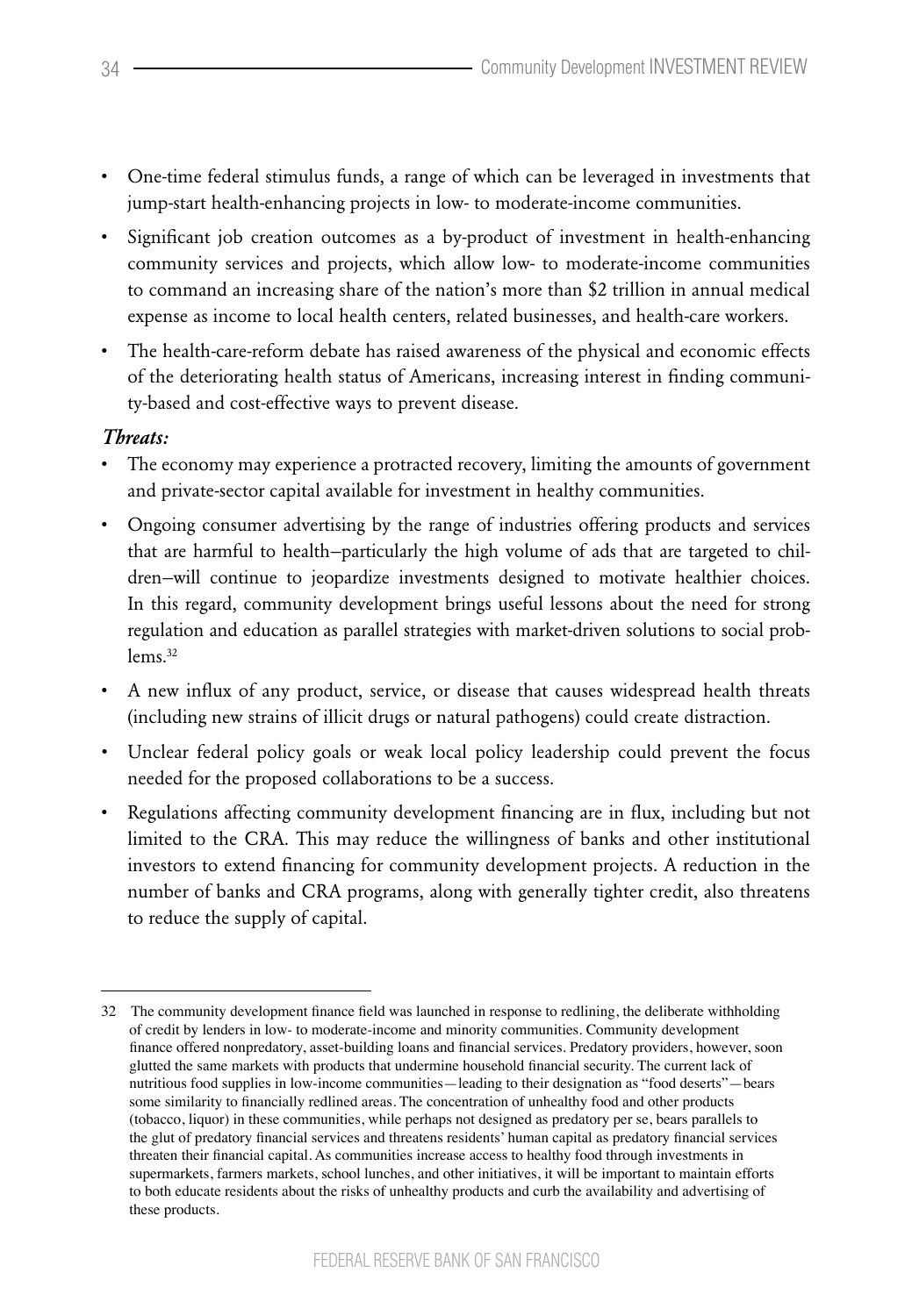• Effective community development strategies usually require direct input from and ownership by community members, which often requires a lengthy and potentially costly process.

Perhaps the greatest threat is taking no action to better coordinate community development finance and health-care strategies, given trends of deteriorating health status, which undermine the benefits of traditional community development investments and generate debilitating health-care costs. The good news is that action is already under way. Models of community development finance that promote human development and health have been tested and continue to evolve. Indeed, they and the community development finance organizations that sponsor them may be some of the most valuable assets that are "hiding in plain sight." An important next step is to ensure that the models and partnerships become better known and more widely applied to scale both the health and economic benefits.

#### **Conclusion**

The fields of community development finance and public health can improve poverty alleviation and health outcomes through collaboration focused on financial investments that improve the quality of life for all people who live, work, worship, learn, and play in low- to moderate-income and minority communities.<sup>33</sup> The goals of reducing poverty and improving health outcomes are mutually reinforcing, as both sets of outcomes are enhanced by investments that increase access to quality child care, education, affordable housing, and other local services in a sustainable environment, while producing jobs for local residents.

*Lisa Richter is principal and co-founder of GPS Capital Partners, LLC, a consultancy that assists foundations, banks and institutional investors in the design and execution of profitable investment strategy that enhances public-purpose goals. Her work spans asset classes and issue areas, incorporating placebased and investment focus to increase equitable access to opportunities, particularly in community development, education, and health. She is currently writing a guide to mission investing with Grantmakers In Health. This article was prepared with support from the W.K. Kellogg Foundation, which supports children, families, and communities as they strengthen and create conditions that propel vulnerable children to achieve success as individuals and as contributors to the larger community and society.*

<sup>33</sup> http://www.cdc.gov/healthyplaces.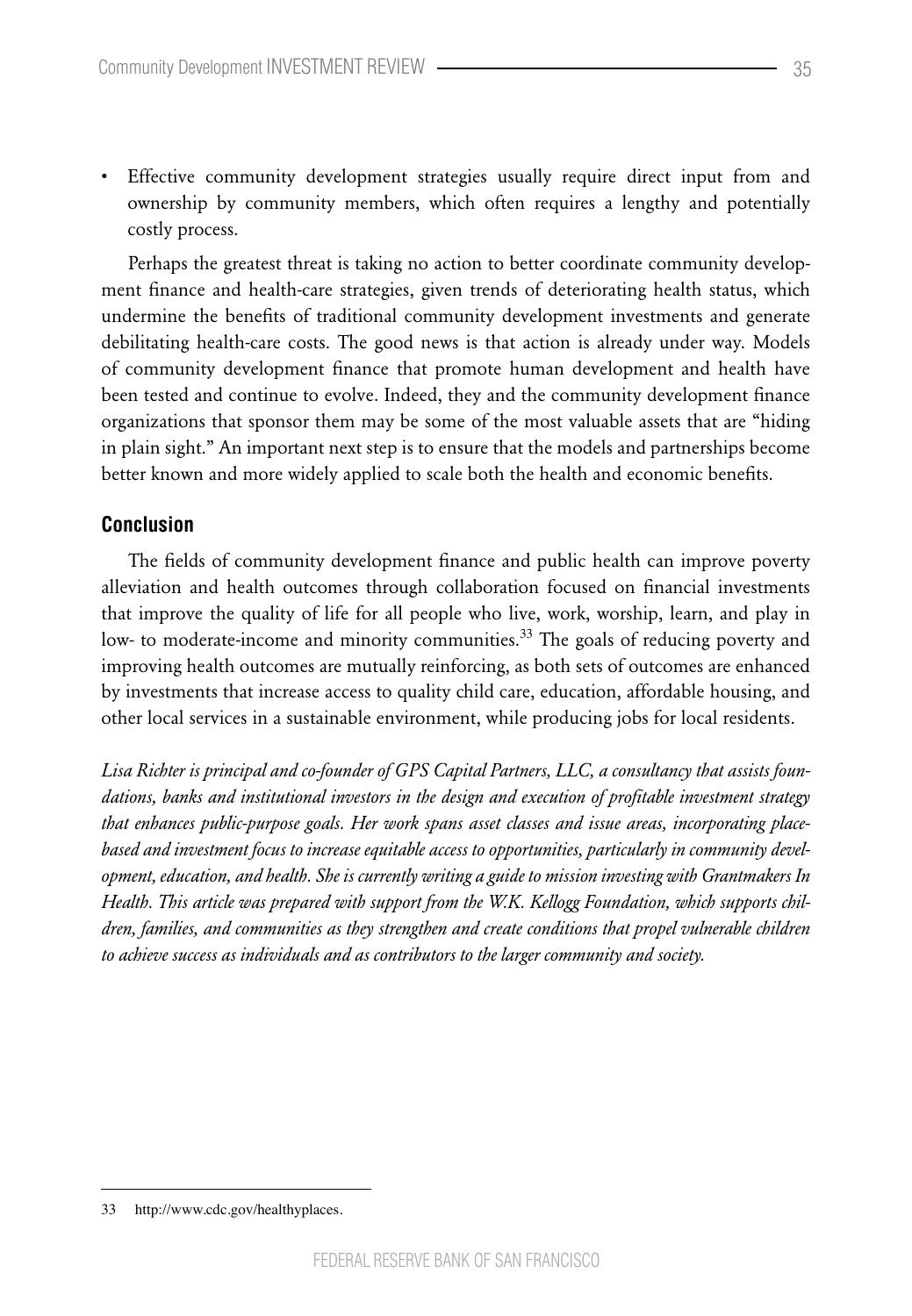| <b>Unhealthy</b><br><b>Community</b>                                                     | <b>Healthy</b><br><b>Community</b>                                        | <b>Example Community Development</b><br><b>Finance Intervention</b>                                                                                                                                                                                                                                                                                                                                                                                                                                                 |
|------------------------------------------------------------------------------------------|---------------------------------------------------------------------------|---------------------------------------------------------------------------------------------------------------------------------------------------------------------------------------------------------------------------------------------------------------------------------------------------------------------------------------------------------------------------------------------------------------------------------------------------------------------------------------------------------------------|
| Unsafe even in daylight                                                                  | Safe neighborhoods,<br>safe schools, safe walk-<br>ing routes             | Foreclosure mitigation strategies are critical at this time to<br>minimize abandoned property, which attracts crime. In addition,<br>mixed-use affordable housing, commercial and facilities devel-<br>opments, including health care centers, bring needed foot traffic<br>to low- to moderate-income communities, and charter schools<br>and child care centers, often as "green" infill development that<br>may offer safe, extended day activities, promote a sense of<br>community and restore derelict sites. |
| Exposure to toxic air,<br>hazardous waste                                                | Clean air and environ-<br>ment                                            | Use of brownfields, restoration, and green building techniques<br>to retrofit hazardous environments and increased attention to<br>situating of housing, schools, and other projects in areas that<br>are remote from hazardous conditions.                                                                                                                                                                                                                                                                         |
| No parks/areas for<br>physical exercise                                                  | Well-equipped parks and<br>open spaces/ organized<br>community recreation | Situating of charter school and child care facilities adjacent to<br>parks where possible, with use of parks for recess and other<br>supervised physical activity.                                                                                                                                                                                                                                                                                                                                                  |
| Limited affordable hous-<br>ing is rundown; linked to<br>crime-ridden neighbor-<br>hoods | High-quality mixed-<br>income housing, both<br>owned and rental           | The community development finance field has produced<br>hundreds of thousands of units of affordable housing, including<br>rental and ownership opportunities. It is increasingly using<br>green building techniques that both improve air quality and<br>lower operating costs. As noted, efforts to preserve these devel-<br>opments are critical in the wake of the foreclosure crisis.                                                                                                                          |
| Convenience/liquor<br>stores, cigarette and<br>liquor billboards, no<br>grocery store    | Well-stocked grocery<br>stores offering nutritious<br>foods               | Public-private partnerships such as Pennsylvania's Fresh Food<br>Financing Initiative and use of creative financing tools such as<br>New Markets Tax Credit are leading to new fresh-food outlets in<br>urban and rural communities.                                                                                                                                                                                                                                                                                |
| Streets and sidewalks in<br>disrepair                                                    | Clean streets that are<br>easy to navigate                                | Mixed-income housing developments may replace concen-<br>trations of public housing, restoring original street grids to<br>promote pedestrian access to local goods and services.                                                                                                                                                                                                                                                                                                                                   |
| Burned-out homes,<br>littered streets                                                    | Well-kept homes and<br>tree-lined streets                                 | While these factors are typically supported by public dollars,<br>residents tend to maintain and/or invest in the appearance<br>of properties where a range of public and private investors,<br>including community development organizations, are actively<br>involved.                                                                                                                                                                                                                                            |

# *Appendix A: Healthy and Unhealthy Communities*<sup>34</sup>

<sup>34 &</sup>quot;Unhealthy and Health Community Profiles," RWJF Commission Report; Community Development Finance Activity, GPS Capital Partners, LLC.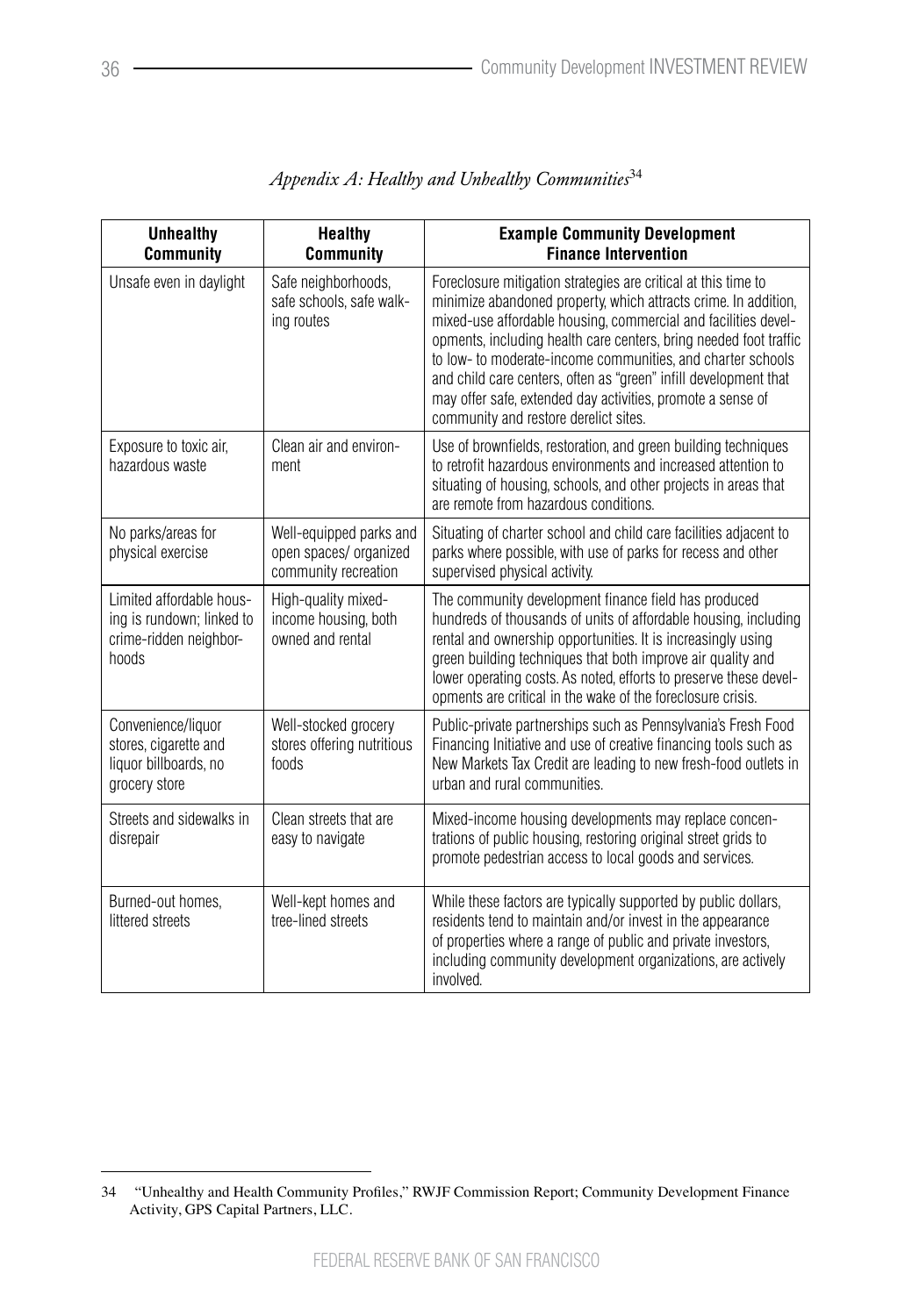| No culturally-sensitive<br>community centers,<br>social services, or<br>opportunities to engage<br>with neighbors in com-<br>munity life | Organized multicultural<br>community programs,<br>social services, neigh-<br>borhood councils, or<br>other opportunities for<br>participation in com-<br>munity life | Many CDFIs have become facilities and cash-flow lenders to<br>nonprofit organizations in order to ensure that quality human<br>services and opportunities for community life are available<br>at the neighborhood level. This includes programs that serve<br>youth, such as YWCAs and Boys & Girls clubs. It also includes<br>faith-based organizations that often anchor community life.<br>Supportive housing is a model in which health and social<br>services are offered on-site for disabled residents, particularly<br>those at risk of repeat visits to emergency rooms. In San<br>Francisco, a network of such housing has reduced costly<br>emergency room visits by residents some 58 percent in the<br>first year. [This result is from San Francisco Department of<br>Public Health's Direct Access to Housing program that provides<br>permanent housing with on-site supportive services for ap-<br>proximately 600 formerly homeless adults, most of whom have<br>concurrent mental health, substance use, and chronic medical<br>conditions. http://www.csh.org/index.cfm?fuseaction=Page.<br>viewPage&pageId=501.] |
|------------------------------------------------------------------------------------------------------------------------------------------|----------------------------------------------------------------------------------------------------------------------------------------------------------------------|---------------------------------------------------------------------------------------------------------------------------------------------------------------------------------------------------------------------------------------------------------------------------------------------------------------------------------------------------------------------------------------------------------------------------------------------------------------------------------------------------------------------------------------------------------------------------------------------------------------------------------------------------------------------------------------------------------------------------------------------------------------------------------------------------------------------------------------------------------------------------------------------------------------------------------------------------------------------------------------------------------------------------------------------------------------------------------------------------------------------------------------|
| No local health-care<br>services                                                                                                         | Primary care through<br>physicians' offices or<br>health center: school-<br>based health programs.                                                                   | A small number of community development lenders have<br>become expert in the structuring and financing of community<br>health center facilities and cash-flow needs. Some specialist<br>developers of and lenders to charter schools facilities have<br>indicated interest in incorporating school-based clinics in their<br>facilities designs.                                                                                                                                                                                                                                                                                                                                                                                                                                                                                                                                                                                                                                                                                                                                                                                      |
| Lack of public transpor-<br>tation, walking or biking<br>paths                                                                           | Accessible, safe public<br>transportation, walking<br>and bike paths                                                                                                 | The "smart growth" segment of community development has<br>led the field in transit-oriented developments. While these<br>are typically public-private partnerships with long planning<br>horizons, they often include mixed-income housing and retail<br>development that brings additional benefits to the community.                                                                                                                                                                                                                                                                                                                                                                                                                                                                                                                                                                                                                                                                                                                                                                                                               |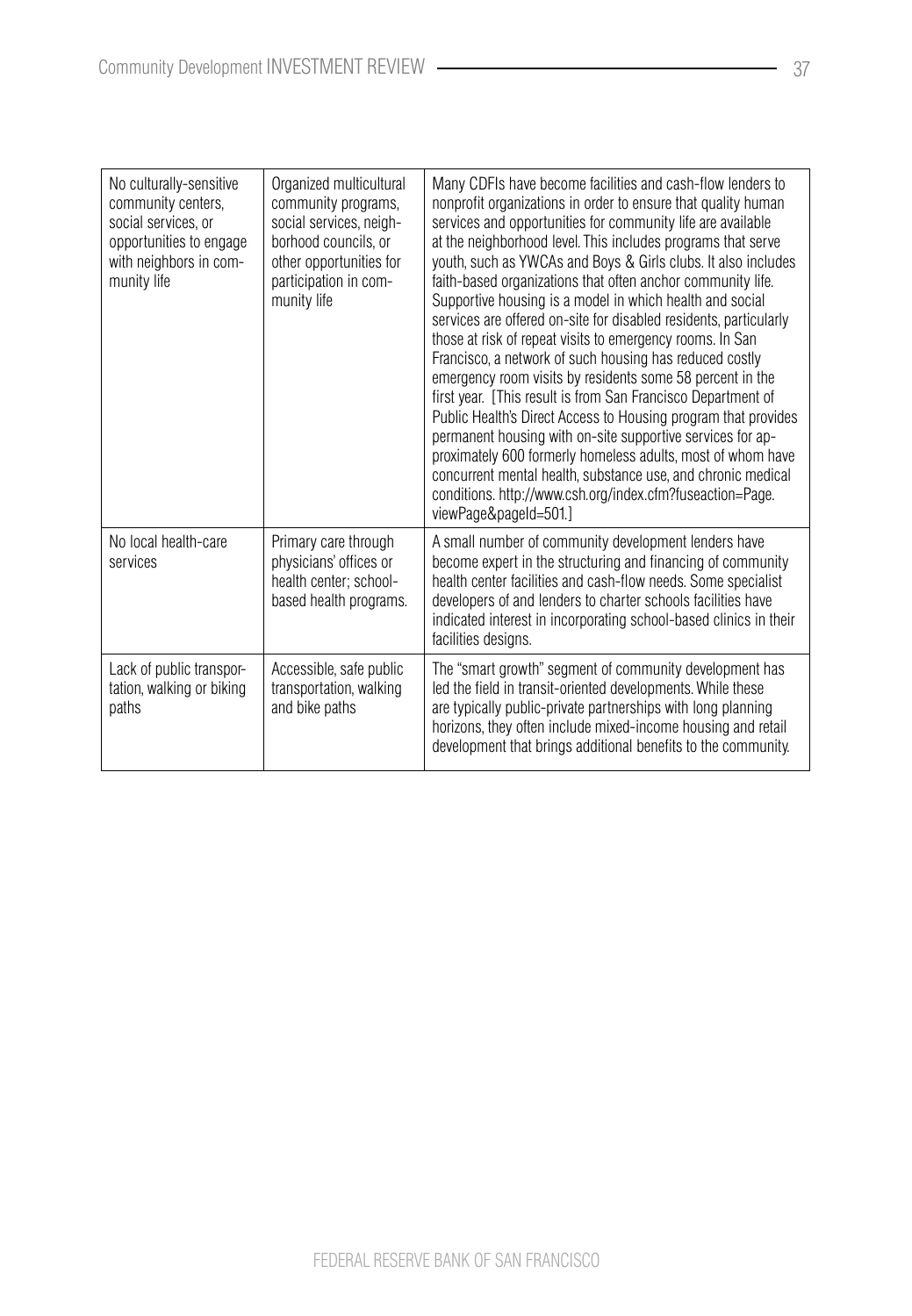| Recommendation                                                                                                                                                                                                                                                                                              | <b>Commission Rationale</b><br>and Commentary                                                                                                                                                                                                                                                                                                                                                                                                                                                                                                                                                                                                                                             | <b>Example of CDFI</b><br><b>Financing Intervention</b>                                                                                                                                                                                                                                                                                                                                                                            |
|-------------------------------------------------------------------------------------------------------------------------------------------------------------------------------------------------------------------------------------------------------------------------------------------------------------|-------------------------------------------------------------------------------------------------------------------------------------------------------------------------------------------------------------------------------------------------------------------------------------------------------------------------------------------------------------------------------------------------------------------------------------------------------------------------------------------------------------------------------------------------------------------------------------------------------------------------------------------------------------------------------------------|------------------------------------------------------------------------------------------------------------------------------------------------------------------------------------------------------------------------------------------------------------------------------------------------------------------------------------------------------------------------------------------------------------------------------------|
| 1. Ensure that all children<br>have high-quality early<br>developmental support<br>(child care, education,<br>and other services). This<br>will require committing<br>substantial additional re-<br>sources to meet the early<br>developmental needs<br>particularly of children in<br>low-income families. | Children who do not receive high-quality<br>care, services, and education begin life with<br>a distinct disadvantage and a higher risk of<br>becoming less healthy adults, and evidence<br>is overwhelming that too many children are<br>facing a lifetime of poorer health as a result.<br>Helping every child reach full health poten-<br>tial requires strong support from parents<br>and communities, and must be a top priority<br>for the nation. New resources must be<br>directed to this goal, even at the expense of<br>other national priorities, and must be tied to<br>greater measurement and accountability for<br>impact of new and existing early childhood<br>programs. | CDFIs are leading providers of child-care<br>facilities finance, often incorporating techni-<br>cal assistance on best practices for the<br>design and situating as well as financing<br>of sites. Lack of conveniently located, ap-<br>propriately designed child-care facilities is<br>a major barrier to meeting the need for ad-<br>ditional quality child-care slots, particularly<br>in low- to moderate-income communities. |
| 2. Fund and design WIC<br>and SNAP (Food Stamps)<br>programs to meet the<br>needs of hungry families<br>for nutritious food.                                                                                                                                                                                | These federal programs must have adequate<br>support to meet the nutritional requirements<br>of all American families in need. More than<br>one in every 10 American households do<br>not have reliable access to enough food,<br>and the foods many families can afford may<br>not add up to a nutritious diet. Nutritious<br>food is a basic need to start and support an<br>active, healthy, and productive life.                                                                                                                                                                                                                                                                      | CDFIs are increasingly financing supermar-<br>kets (see Figure 4 and following) and some<br>CDFIs help to sponsor Farmers Markets<br>that provide fresh food in low- to mod-<br>erate-income communities. Both venues<br>increasingly accept Food Stamps. CDFIs<br>and similar intermediaries also provide<br>financing to local farmers and sustainable<br>value-added food producers.                                            |
| 3. Create public-private<br>partnerships to open<br>and sustain full-service<br>grocery stores in commu-<br>nities without access<br>to healthful foods.                                                                                                                                                    | Many inner city and rural families have no<br>access to healthful foods: for example, De-<br>troit, a city of 139 square miles, has just five<br>grocery stores. Maintaining a nutritious diet<br>is impossible if healthy foods are not avail-<br>able, and it is not realistic to expect food<br>retailers to address the problem without<br>community support and investment. Com-<br>munities should act now to assess needs<br>to improve access to healthy foods and<br>develop action plans to address deficiencies<br>identified in their assessments.                                                                                                                            | Pennsylvania's Fresh Food Financing<br>Initiative (FFFI), which partners with the<br>Philadelphia-based CDFI, The Reinvestment<br>Fund, is the model for several supermarket<br>initiatives that increase access to fresh food,<br>provide jobs, and improve the attractiveness<br>of low- to moderate-income urban and rural<br>areas. NCB Community Impact has long<br>financed sustainable food cooperatives.                   |
| 4. Feed children only<br>healthy foods<br>in schools.                                                                                                                                                                                                                                                       | Federal funds should be used exclusively<br>for healthy meals. Schools should eliminate<br>the sale of "junk food," and federal school<br>breakfast and lunch funds should be linked<br>to demonstrated improvements in children's<br>school diets.                                                                                                                                                                                                                                                                                                                                                                                                                                       | New social enterprises such has Revolution<br>Foods provide nutritious breakfasts, lunches<br>and snacks in public schools with financing<br>from double bottom-line equity and debt<br>funds capitalized by bank and foundation<br>investors.                                                                                                                                                                                     |

| Appendix B - Recommendations from the Robert Wood Johnson Foundation Commission <sup>35</sup> |  |  |
|-----------------------------------------------------------------------------------------------|--|--|
|                                                                                               |  |  |
|                                                                                               |  |  |

<sup>35</sup> Sources: Recommendations and Commentary, RWJF Commission Report; Community Development Finance Examples, GPS Capital Partners, LLC.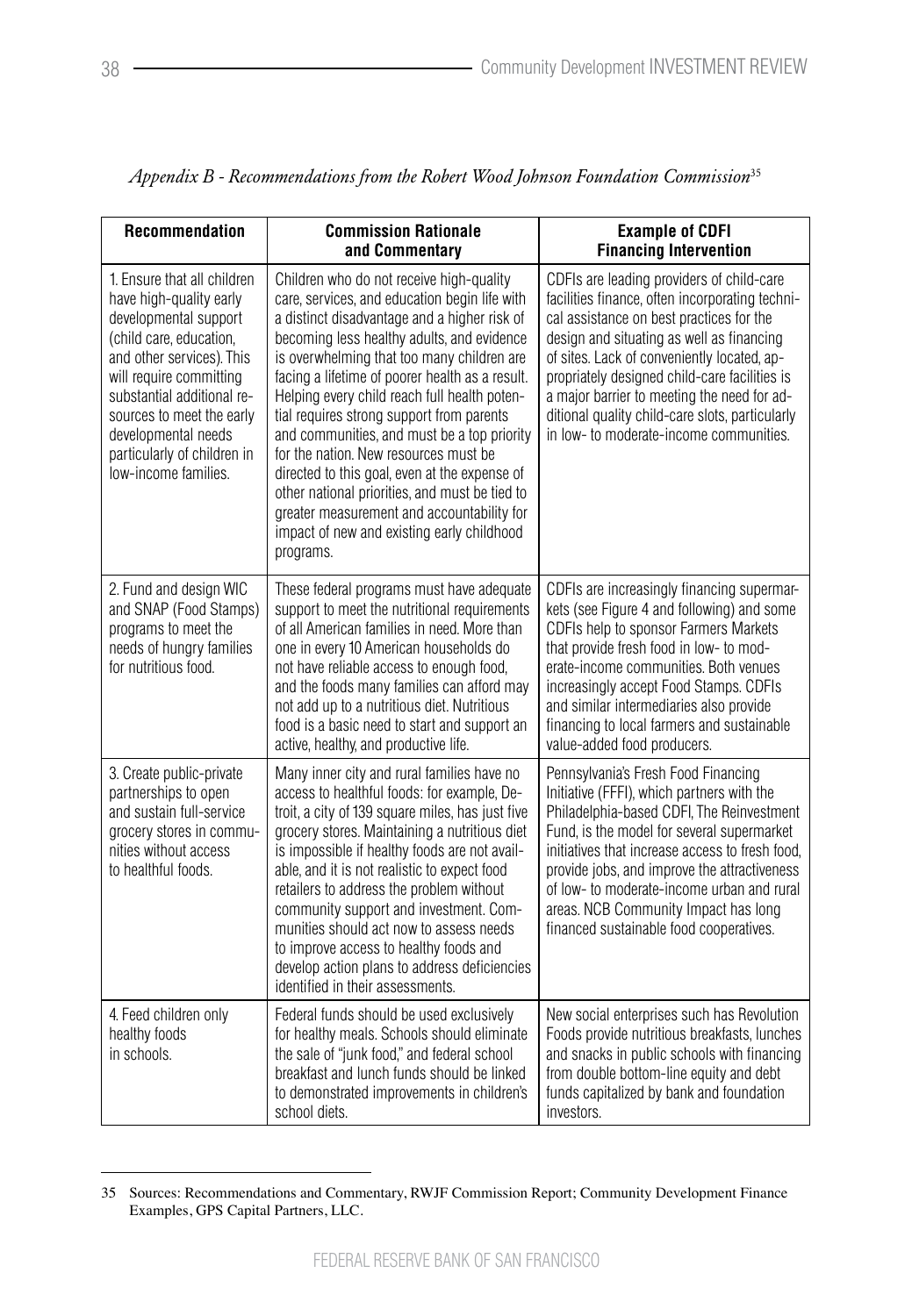| <b>Recommendation</b>                                                                                                                                 | <b>Commission Rationale</b><br>and Commentary                                                                                                                                                                                                                                                                                                                                                                                                                                                                                                                         | <b>Example of CDFI</b><br><b>Financing Intervention</b>                                                                                                                                                                                                                                                                                                                                                                                                                                                                                                                                |
|-------------------------------------------------------------------------------------------------------------------------------------------------------|-----------------------------------------------------------------------------------------------------------------------------------------------------------------------------------------------------------------------------------------------------------------------------------------------------------------------------------------------------------------------------------------------------------------------------------------------------------------------------------------------------------------------------------------------------------------------|----------------------------------------------------------------------------------------------------------------------------------------------------------------------------------------------------------------------------------------------------------------------------------------------------------------------------------------------------------------------------------------------------------------------------------------------------------------------------------------------------------------------------------------------------------------------------------------|
| 5. Require all schools<br>(K-12) to include time<br>for all children to be<br>physically active<br>every day.                                         | One in five children will be obese by 2010.<br>Children should be active at least one hour<br>each day; only one-third of high-school<br>students currently meet this goal. Schools<br>can help meet this physical activity goal<br>through physical education programs, active<br>recess, after-school and other recreational<br>activities. Education funding should be<br>linked to all children achieving at least half<br>of their daily recommended physical activity<br>at school, and over time should be linked to<br>reductions in childhood obesity rates. | The CDFI, OneCalifornia Bank, provides<br>working capital financing to Playworks<br>with a quarantee from the Robert Wood<br>Johnson Foundation. Playworks provides<br>supervised recess in public schools serving<br>low-income students in several cities, with<br>expansion to additional cities under way.                                                                                                                                                                                                                                                                         |
| 6. Become a smoke-<br>free nation. Eliminating<br>smoking remains one<br>of the most important<br>contributions to<br>longer, healthier lives.        | Progress on many fronts-smoke-free<br>workplaces, clean indoor air ordinances,<br>tobacco tax increases, and effective, afford-<br>able quit assistance-demonstrates that<br>this goal is achievable with broad public<br>and private-sector support.                                                                                                                                                                                                                                                                                                                 | The RWFJ Commission Report suggests<br>that early intervention that provides children<br>with nurturing, stimulating environments<br>and models for healthy behaviors "may be<br>the most effective strategy for improving the<br>health and well-being of our nation." Boys &<br>Girls Clubs and similar organizations offer<br>still needed tobacco guidance (per the Cen-<br>ters for Disease Control some 20 percent of<br>high school students smoke). CDFIs are a<br>main source of facilities finance for quality<br>child care and youth development facilities<br>nationwide. |
| 7. Create "healthy com-<br>munity" demonstrations<br>to evaluate the effects<br>of a full complement of<br>health-promoting<br>policies and programs. | Demonstrations should integrate and de-<br>velop successful models that can be widely<br>implemented and that include multiple<br>program approaches and sources of finan-<br>cial support. Each "healthy community"<br>demonstration must bring together leaders<br>and stakeholders from business, govern-<br>ment, health care, and nonprofit sectors to<br>work together to plan, implement, and show<br>the impact of the project on the health of the<br>community.                                                                                             | Codman Square Health Center is one<br>example of a health-focused neighborhood<br>revitalization strategy in a low- to moderate-<br>income, minority community, incorporating<br>affordable housing development, financial<br>counseling, and a charter school that<br>prepares students for health careers. CDFIs<br>have provided financing for affordable rental<br>and limited-equity housing projects by the<br>Codman Square Neighborhood Develop-<br>ment Center. [http://www.codman.org/;<br>http://www.csndc.com/about.php#fp.]                                               |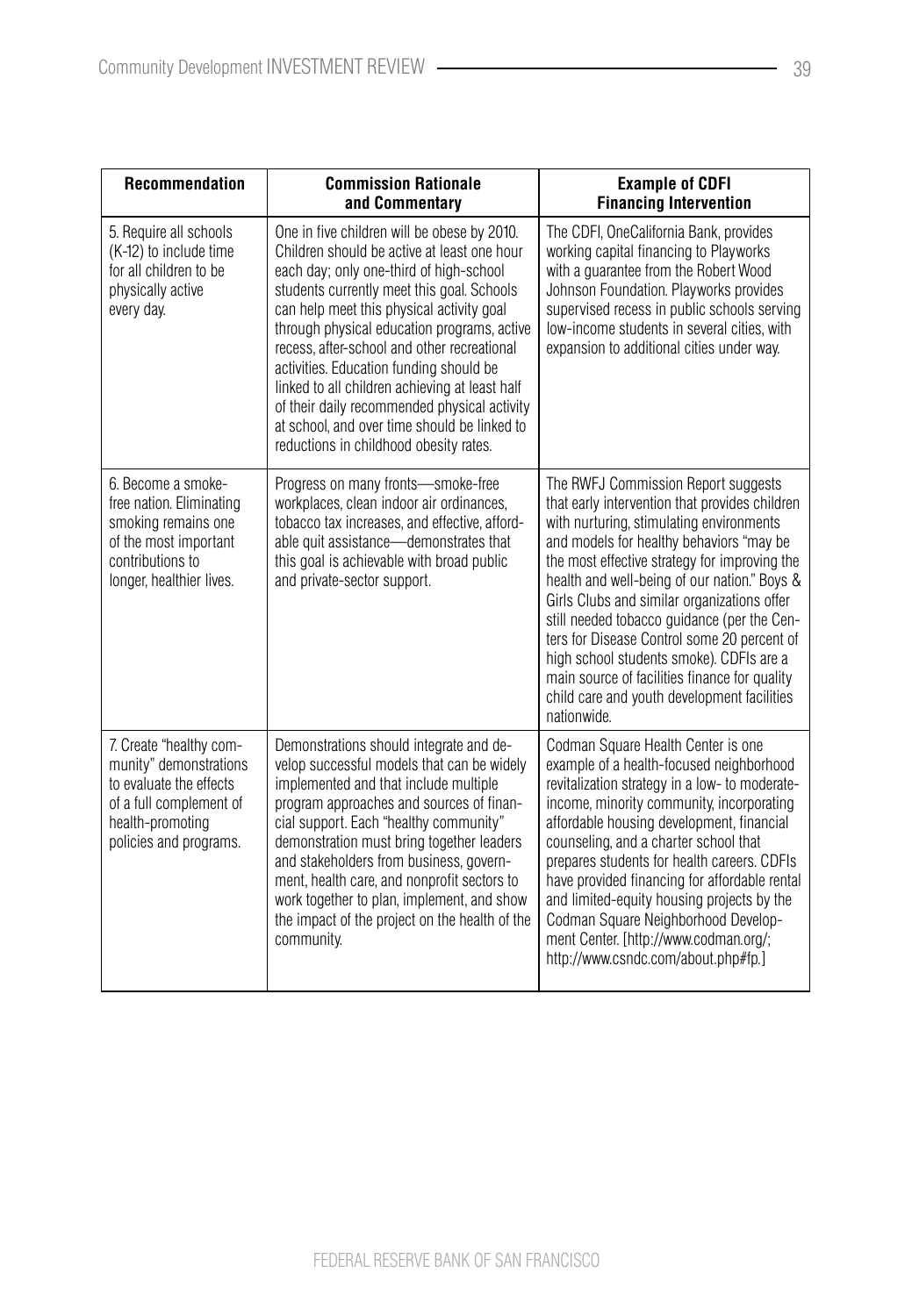| <b>Recommendation</b>                                                                                                                                                                                                 | <b>Commission Rationale</b><br>and Commentary                                                                                                                                                                                                                                                                                                                                                                                                                                                                                              | <b>Example of CDFI</b><br><b>Financing Intervention</b>                                                                                                                                                                                                                                                                                                                                                                                                                                                                                                                          |
|-----------------------------------------------------------------------------------------------------------------------------------------------------------------------------------------------------------------------|--------------------------------------------------------------------------------------------------------------------------------------------------------------------------------------------------------------------------------------------------------------------------------------------------------------------------------------------------------------------------------------------------------------------------------------------------------------------------------------------------------------------------------------------|----------------------------------------------------------------------------------------------------------------------------------------------------------------------------------------------------------------------------------------------------------------------------------------------------------------------------------------------------------------------------------------------------------------------------------------------------------------------------------------------------------------------------------------------------------------------------------|
| 8. Develop a "health im-<br>pact" rating for housing<br>and infrastructure projects<br>that reflects the projected<br>effects on community<br>health and provides<br>incentives for projects<br>that earn the rating. | All homes, workplaces, and neighborhoods<br>should be safe and free from health hazards.<br>Communities should mobilize to correct<br>severe physical deficiencies in housing,<br>and health should be built into all efforts to<br>improve housing, particularly in low-income<br>neighborhoods. New federal housing<br>investments should be held accountable to<br>demonstrate health impact.                                                                                                                                           | <b>Enterprise Community Partners' Green</b><br>Community Initiative has created a set<br>of building criteria designed to result in<br>high-quality, healthy living environments<br>and reduced utility and maintenance costs<br>associated with single- and multifamily<br>housing, among other goals. The Triple<br>Bottom Line Collaborative articulates broad<br>criteria for projects that advance community<br>equity, economic and environmental goals<br>(see Appendix D). [http://www.greencom-<br>munitiesonline.org/about/mission.asp,<br>http://tripleblc.ning.com.] |
| 9. Integrate safety and<br>wellness into every<br>aspect of community life.                                                                                                                                           | While much remains to be done to create<br>safe and health-promoting environments,<br>many schools, workplaces, and communi-<br>ties have shown the way, with education<br>and incentives for individuals, employers,<br>and institutions and by fostering support for<br>safety and health in schools, workplaces,<br>and neighborhoods. Funding should go<br>only to organizations and communities that<br>implement successful approaches and are<br>willing to be held accountable for achieving<br>measurable improvements in health. | The CDFI's emerging focus on human<br>development and health and its ongoing<br>application of sustainable development and<br>"smart growth" practices support this goal.                                                                                                                                                                                                                                                                                                                                                                                                        |
| 10. Ensure that decision-<br>makers in all sectors have<br>the evidence they need to<br>build health into public<br>and private policies and<br>practices.                                                            | Decision-makers at national, state, and<br>local levels must have reliable data on<br>health status, disparities, and the effects of<br>social determinants of health. Approaches<br>to monitor these data at the local level must<br>be developed by, for example, adapting<br>ongoing tracking systems. Funding must be<br>available to promote research to understand<br>these health effects and to promote the ap-<br>plication of findings to decision-makers.                                                                       | Many CDFIs already report outputs to the<br>federal CDFI Fund and other investors,<br>and a number prepare analyses to better<br>convey their health and other social impact.<br>CDFIs can benefit from partnering with<br>the health sector, which has significant<br>longitudinal and demographic health status<br>and health-care-cost tracking systems in<br>place. [See CDFI Data Project, 2007 http://<br>opportunityfinance.net/store/downloads/<br>cdp_fy2007.pdf.]                                                                                                      |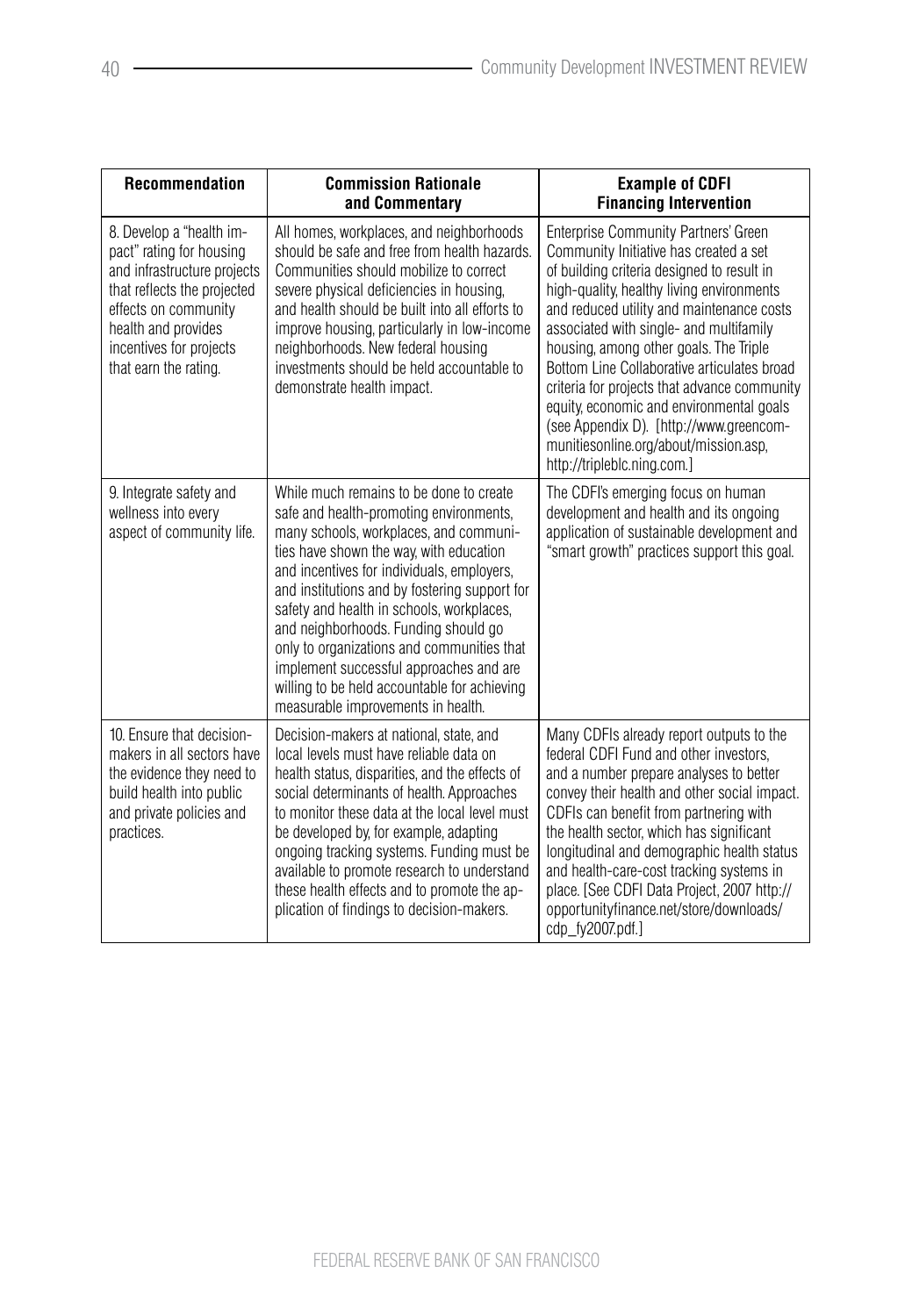| <b>Example of Investee and</b><br><b>Use of Proceeds</b>                                                                                                                                                                                            | <b>Possible Structure</b>                                                                                                                                                                               | <b>Credit Enhancement,</b><br><b>Tax Credit, or Subsidy</b>                                                                                                                                                                                                                                                                                                                                                                                                                                 | <b>Example of</b><br><b>Nonbank Investors</b>                                                                                                   |
|-----------------------------------------------------------------------------------------------------------------------------------------------------------------------------------------------------------------------------------------------------|---------------------------------------------------------------------------------------------------------------------------------------------------------------------------------------------------------|---------------------------------------------------------------------------------------------------------------------------------------------------------------------------------------------------------------------------------------------------------------------------------------------------------------------------------------------------------------------------------------------------------------------------------------------------------------------------------------------|-------------------------------------------------------------------------------------------------------------------------------------------------|
| <b>Health Care</b>                                                                                                                                                                                                                                  |                                                                                                                                                                                                         |                                                                                                                                                                                                                                                                                                                                                                                                                                                                                             |                                                                                                                                                 |
| Federally Qualified Health Center or<br>"Look-Alike" Facility<br>Provides community-based care and<br>medical home for coordinated care<br>of chronic disease                                                                                       | Direct loan to health<br>center<br>Loan to CDFI or similar<br>intermediary that lends<br>to health centers                                                                                              | Facilities: New Market Tax<br>Credit; USDA and HRSA<br>guarantees; foundation<br>subordinated loans,<br>guarantees or grants                                                                                                                                                                                                                                                                                                                                                                | MetLife<br>Kresge Foundation<br>Rhode Island<br>Foundation<br>California Community<br>Foundation<br><b>Bank of America</b>                      |
| Federally Qualified Health Center or<br>"Look-Alike" Working Capital<br>Enables expansion or continuous<br>service during reimbursement delays                                                                                                      | Direct loan to health<br>center<br>Loan to CDFI or similar<br>intermediary that lends<br>to health centers                                                                                              | Foundation subordinated<br>loans, guarantees or grants                                                                                                                                                                                                                                                                                                                                                                                                                                      | New Hampshire<br>Charitable Foundation<br>investment in NCB<br>Capital Impact                                                                   |
| Health Coverage                                                                                                                                                                                                                                     |                                                                                                                                                                                                         |                                                                                                                                                                                                                                                                                                                                                                                                                                                                                             |                                                                                                                                                 |
| Nonprofit-Sponsored Insurance<br>Company<br>Provides affordable insurance for<br>freelance workers in New York and<br>selected states.                                                                                                              | Long-term, low-interest<br>loan to nonprofit<br>insurance company<br>sponsor, which it invests<br>as equity in insurance<br>company subsidiary                                                          | Foundation grants                                                                                                                                                                                                                                                                                                                                                                                                                                                                           | Ford Foundation<br>New York State Health<br>Foundation<br><b>Prudential Social</b><br>Investments<br>New York City<br><b>Investment Fund</b>    |
| Family Economic Security:<br>Bank or Credit Union; typically a<br>CDFI<br>Promotes household savings<br>and use of Earned Income and<br>Child Care Tax Credits; provides<br>nonpredatory household, business,<br>and nonprofit organization finance | Market- or below-<br>market-rate certificates<br>of deposit, which can<br>fuel general lending by<br>the depository, or trigger<br>or serve as a guarantee<br>for particular loans by<br>the depository | Foundation guarantees of<br>bank or credit union loan(s)<br>to selected borrower(s),<br>such as nonprofit<br>organizations in a particular<br>sector.<br>For enhanced deposit<br>insurance:<br>CDARS, a bank service that<br>extends FDIC insurance up<br>to \$50 million per depositor<br>National Federation of<br><b>Community Development</b><br>Credit Unions' nominee<br>accounts, which extend the<br>amount of federal deposit<br>insurance available per<br>credit union depositor | Annie E. Casey<br>Foundation<br>F.B. Heron Foundation<br><b>WK Kellogg</b><br>Foundation<br>John D. and Catherine<br>T. MacArthur<br>Foundation |

| Appendix C - Healthy Community Investment Structure and Impact |  |  |  |
|----------------------------------------------------------------|--|--|--|
|                                                                |  |  |  |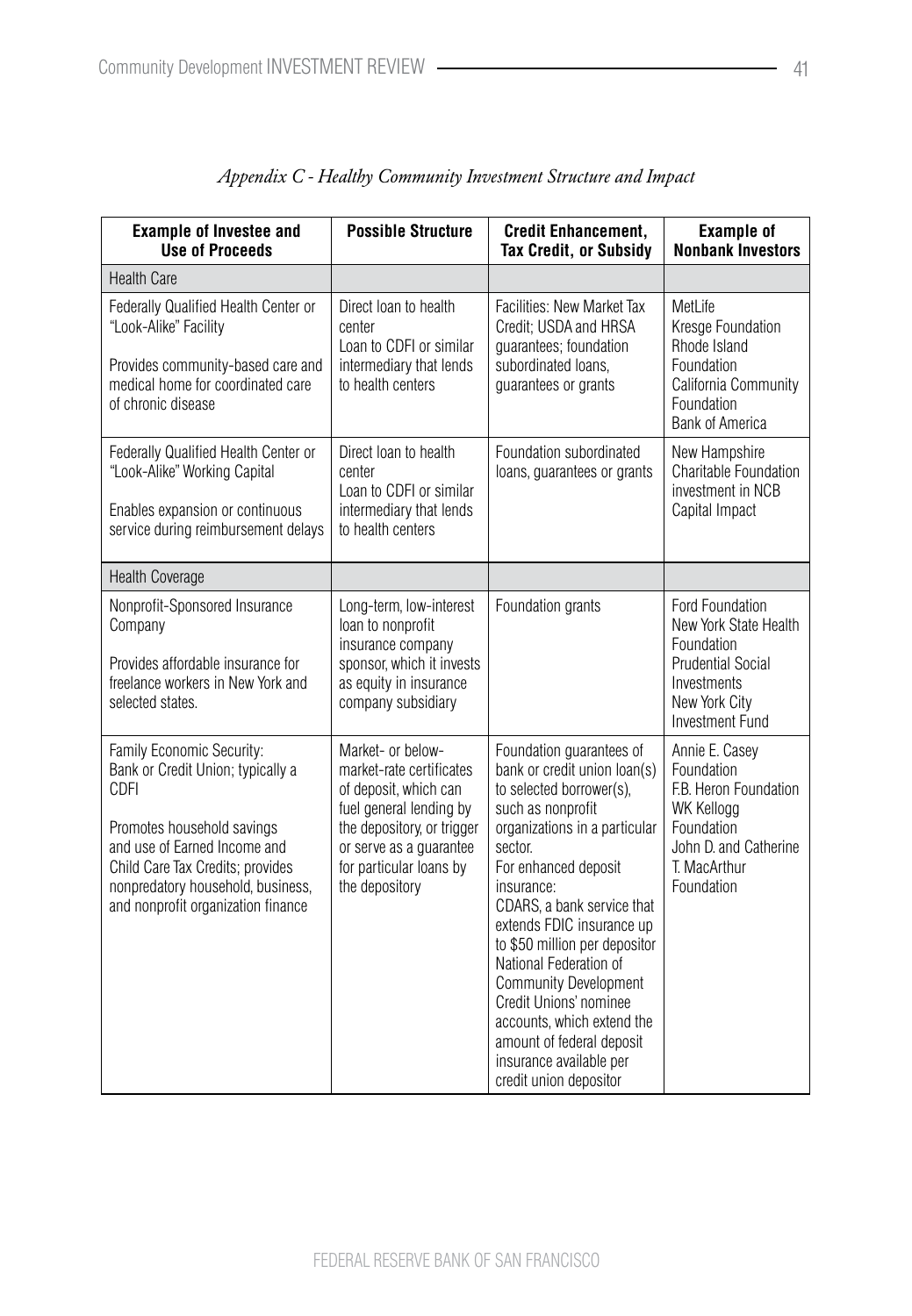| <b>Example of Investee and</b><br><b>Use of Proceeds</b>                                                                                                                                                                                                                                                                                                                | <b>Possible Structure</b>                                                                                                                                                                          | <b>Credit Enhancement,</b><br><b>Tax Credit, or Subsidy</b>                                                                                                                                                                                 | <b>Example of</b><br><b>Nonbank Investors</b>                                                                                                                                                                                                                                                                                                                                                                                                                                                                                                                                                                                                  |
|-------------------------------------------------------------------------------------------------------------------------------------------------------------------------------------------------------------------------------------------------------------------------------------------------------------------------------------------------------------------------|----------------------------------------------------------------------------------------------------------------------------------------------------------------------------------------------------|---------------------------------------------------------------------------------------------------------------------------------------------------------------------------------------------------------------------------------------------|------------------------------------------------------------------------------------------------------------------------------------------------------------------------------------------------------------------------------------------------------------------------------------------------------------------------------------------------------------------------------------------------------------------------------------------------------------------------------------------------------------------------------------------------------------------------------------------------------------------------------------------------|
| <b>Healthy Communities</b>                                                                                                                                                                                                                                                                                                                                              |                                                                                                                                                                                                    |                                                                                                                                                                                                                                             |                                                                                                                                                                                                                                                                                                                                                                                                                                                                                                                                                                                                                                                |
| Obesity Prevention:<br>For-profit healthy food vendor to<br>schools<br>Provides nutritious breakfasts,<br>lunches and snacks in public<br>schools where childhood obesity is<br>a high risk                                                                                                                                                                             | Equity investment via<br>private equity fund<br>Working capital line of<br>credit via intermediary                                                                                                 | Private equity fund works<br>with portfolio companies to<br>identify local government<br>subsidies for hiring of<br>workers from low- to<br>moderate-income areas or<br>accessing space at below<br>market-rental rates.                    | W.K. Kellogg<br>Foundation<br>Annie E. Casey<br>Foundation<br>Bay Area Equity Fund.<br>[Revolution Foods had<br>initial investment from<br>the Bay Area Equity<br>Fund I. whose nonbank<br>investors include the F.B.<br>Heron Foundation, Ford<br>Foundation, John D. and<br>Catherine T. MacArthur<br>Foundation, Sand Hill<br>Foundation, Peninsula<br>Community Foundation<br>(now Silicon Valley<br>Foundation) and Annie<br>E. Casey Foundation,<br>as well as Catholic<br>Healthcare West, Contra<br>Costa Employees'<br>Retirement Association,<br>California State<br>Automobile Association,<br>and several insurance<br>companies.] |
| Education:<br>Nonprofit provider of structured<br>recess in low-income pubic schools<br>Provides daily, safe physical activity<br>emphasizing team play, which also<br>reinforces fitness                                                                                                                                                                               | Working capital line<br>of credit from local<br>CDFI bank, which<br>is guaranteed by<br>foundation deposit<br>in the bank. [Some<br>guarantees can be<br>secured by unfunded<br>pledge of assets.] | Foundation guarantees<br>working capital loan, which<br>subsidizes interest rate<br>on bank debt to nonprofit<br>borrower                                                                                                                   | Robert Wood Johnson<br>Foundation                                                                                                                                                                                                                                                                                                                                                                                                                                                                                                                                                                                                              |
| Education:<br><b>Charter School or Charter</b><br>Management Organization<br>High performing charter schools and<br>charter management organizations<br>provide improved educational<br>outcomes, and better educational<br>outcomes are correlated with better<br>health outcomes. Charter facilities<br>also often incorporate green, healthy<br>building techniques. | Subordinated debt or<br>guarantee for facilities<br>financing by CDFIs,<br>banks or the bond<br>market                                                                                             | <b>Federal Department</b><br>of Education Credit<br><b>Enhancement for Charter</b><br>Schools Facilities<br>New Market Tax Credit<br>USDA guarantees for rural<br>charter schools<br>Foundation subordinated<br>loans, guarantees or grants | Prudential Foundation<br><b>Walton Foundation</b><br>Annie E. Casey<br>Foundation<br>The Broad Foundation<br><b>Bill &amp; Melinda Gates</b><br>Foundation                                                                                                                                                                                                                                                                                                                                                                                                                                                                                     |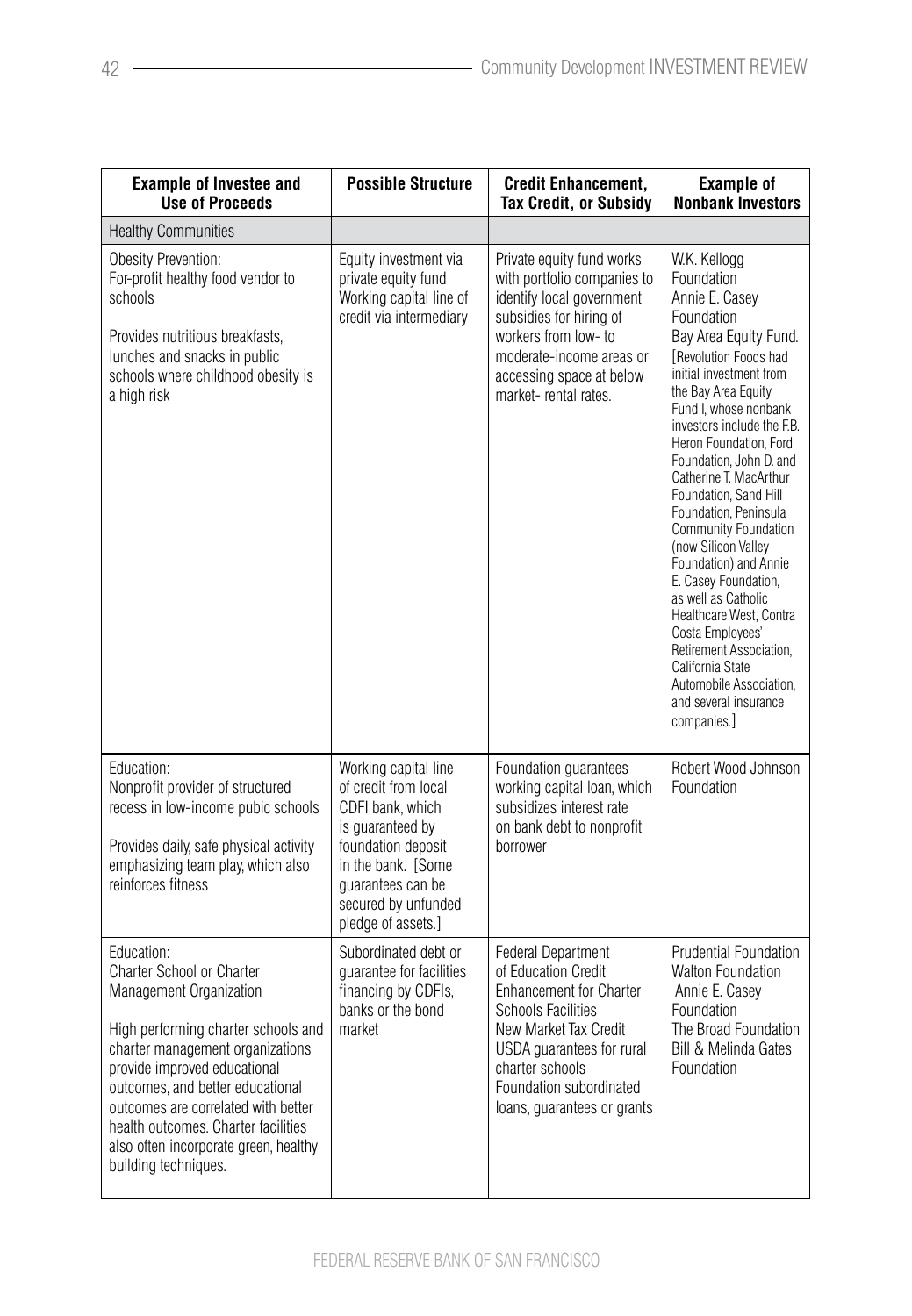| <b>Example of Investee and</b>                                                                                                                                                                                                                                                                               | <b>Possible Structure</b>                                                                                                              | <b>Credit Enhancement.</b>                                                                                                                                                                                  | <b>Example of</b>                                                                                                                                                                                  |
|--------------------------------------------------------------------------------------------------------------------------------------------------------------------------------------------------------------------------------------------------------------------------------------------------------------|----------------------------------------------------------------------------------------------------------------------------------------|-------------------------------------------------------------------------------------------------------------------------------------------------------------------------------------------------------------|----------------------------------------------------------------------------------------------------------------------------------------------------------------------------------------------------|
| <b>Use of Proceeds</b>                                                                                                                                                                                                                                                                                       |                                                                                                                                        | <b>Tax Credit, or Subsidy</b>                                                                                                                                                                               | <b>Nonbank Investors</b>                                                                                                                                                                           |
| Housing:<br>Improved health outcomes are<br>linked with safe and services<br>enriched housing in urban, rural and<br>reservation communities, including<br>for the disabled and farm workers<br>and their families. Achieving housing<br>stability also calls for foreclosure<br>prevention, where possible. | Subordinated and senior<br>debt for all phases of<br>housing development:<br>predevelopment,<br>construction and<br>permanent mortgage | Low Income Housing Tax<br>Credit<br><b>USDA Rural Rental</b><br>Housing<br>Indian Housing Loan<br>Guarantee<br>Federal Housing<br>Administration<br><b>HOMF</b><br><b>National Stabilization</b><br>Program | John D. and Catherine<br>T. MacArthur<br>Foundation<br>Annie E. Casey<br>Foundation<br>F.B. Heron Foundation<br><b>Ford Foundation</b><br>Rockefeller<br>Foundation<br>The California<br>Endowment |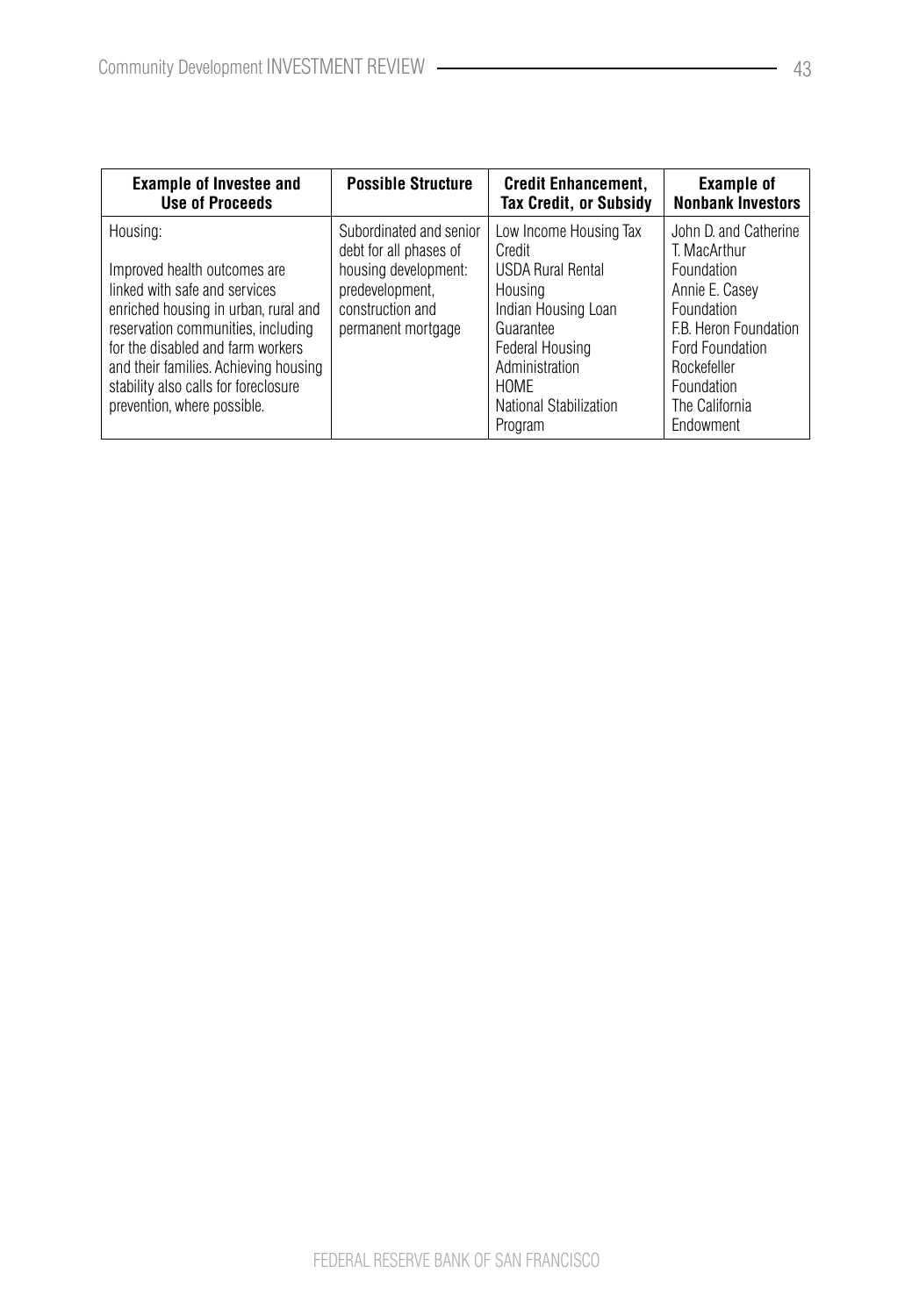#### *Appendix D: Balancing Environmental, Economic and Health Concerns in Urban and Rural America*

Investing in healthy communities can take many forms—from financing toxin-free housing to financing facilities that house quality child care, education and health care, to financing businesses that operate to restore or sustain a healthy environment. Often a higher initial investment is needed to install sustainable and energy efficient design elements for buildings or agriculture. These investments maintain the safety and productivity of natural resources that support rural economies. They also lower both environment toxins and ongoing energy use and other operating expense affecting all economies. As such, they are critical investments for low-income urban and rural communities.

The health risks in rural environments can be extremely severe, yet easily overlooked given the pressing problems of larger, urban communities. For example, migrant farm workers are among the most disadvantaged, medically indigent persons and have the poorest health of any group in the United States. The infant mortality rate among migrants is 125 percent higher than the general population, and the life expectancy of migrant farm workers is 49 (compared to the national average 75 years).<sup>36</sup> Toxicity from pesticides, physical straining and equipment risks are particularly high for migrant farm workers. Weather- and equipment-related risks are high for other rural occupations, such as fishing, logging and farming and ranching, which ranked first, second and sixth among the 10 most dangerous jobs in the United States reported by the Bureau of Labor Statistics in 2009.<sup>37</sup>

CDFIs have been investing to mitigate the special risks of rural communities for decades. As examples, Sacramento-based Rural Community Assistance Corporation, founded in 1978, continues to be a leader in financing safe migrant farm worker housing, as well as rural facilities and infrastructure. Community and Shelter Assistance Corporation of Oregon (CASA), founded in 1988, continues to finance a high volume of migrant worker housing and to provide asset building financial services.<sup>38</sup>

More recently, CDFIs throughout the nation are pursuing triple bottom line (TBL) financing strategies to stimulate local economies that restore or sustain the environment while promoting community wealth building (equity) and generating a financial return. As described by the Triple Bottom Line Collaborative (TBLC), elements of the approach include a commitment to delivering capital with triple-E impacts (economy, environment and equity), willingness to work with business borrowers and commitment to measuring and quanti-

<sup>36</sup> Health conditions of migrant farm workers can be improved through not only safe housing structures but also through learned behaviors that promote a healthy home environment, such as removing pesticideridden shoes before entering one's home. http://www.ohsu.edu/croet/aghealth/family.html

<sup>37</sup> http://www.classesandcareers.com/education/2009/09/25/2009s-10-most-dangerous-jobs/

<sup>38</sup> http://www.rcac.org/, http://www.casaoforegon.org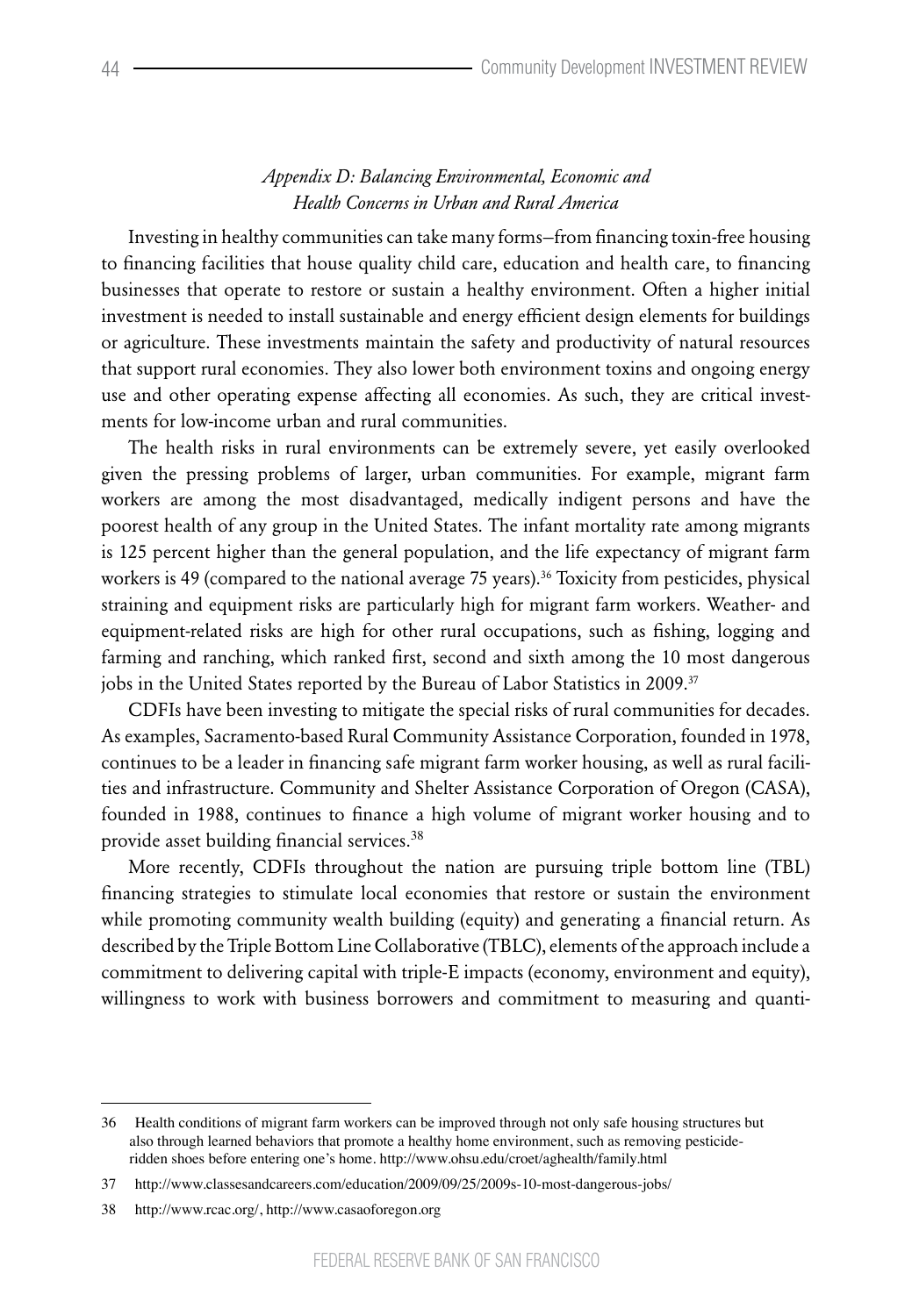fying the mission outcomes of investments (TBL Scorecard).39 TBLC members include Coastal Enterprises, Inc., Four Directions Development Corporation, Montana Community Development Corporation, Mountain Association for Community Economic Development, Natural Capital Investment Fund, Northern Initiatives, Self-Help, ShoreBank Enterprise Cascadia, and Southern Mutual Help Association, Inc.

There are tensions inherent in the TBL approach. As described by TBLC member, Shore-Bank Enterprise Cascadia, "Poverty trumps the environment . . . People struggling for solvency make decisions that solve the crisis at hand. Therefore, an honest long-term commitment to a triple bottom line demands an institutional commitment to delivering economic opportunity that follows directly from environmental well-being. CDFIs—formed in response to the crisis of limited investment engines for distressed communities—are a natural responder to structural environmental issues that threaten economic security."40 In practice, and increasingly in urban as well as rural communities, CDFIs are applying the TBL approach by investing in diverse natural resources, real estate, community facilities, affordable housing and related community development enterprises with three criteria in mind:

- • Economic feasibility, or financial merits of the project;
- • Equity contribution of the project to individuals and families in the form of good wages, local ownership of resources (businesses or property) and asset creating opportunities;
- • Benefits and effects of the project's operations, products, services, supply chain and related policies and practices on the environment.<sup>41</sup>

TBLC members apply these principles to financing services that promote community health and well-being—child care, education, health care and social services—along with business. Considering the demonstrated, increased risks to health from a contaminated environment, the comprehensive TBL approach offers great promise as a strategy to create healthier communities and residents for the long-term.

41 Ibid.

<sup>39</sup> Other elements of the approach include: desire to apply the principles to the CDFI's own operations, convinction that TBL financing is an important business opportunity for CDFIs and committed to forging related capital, policy and R&D initiatives. http://tripleblc.ning.com/forum/topics/tblc-at-ofn-2008.

<sup>40</sup> ShoreBank Enterprise Cascadia. Measure What Matters: ShoreBank Enterprise Cascadia's Commitment to Triple-Bottom-Line Metrics http://www.sbpac.com. ShoreBank Corporation has a broad commitment to triple bottom line investing under which it has disbursed more than \$1 billion in sustainable financing through bank and nonbank affiliates since 2000.